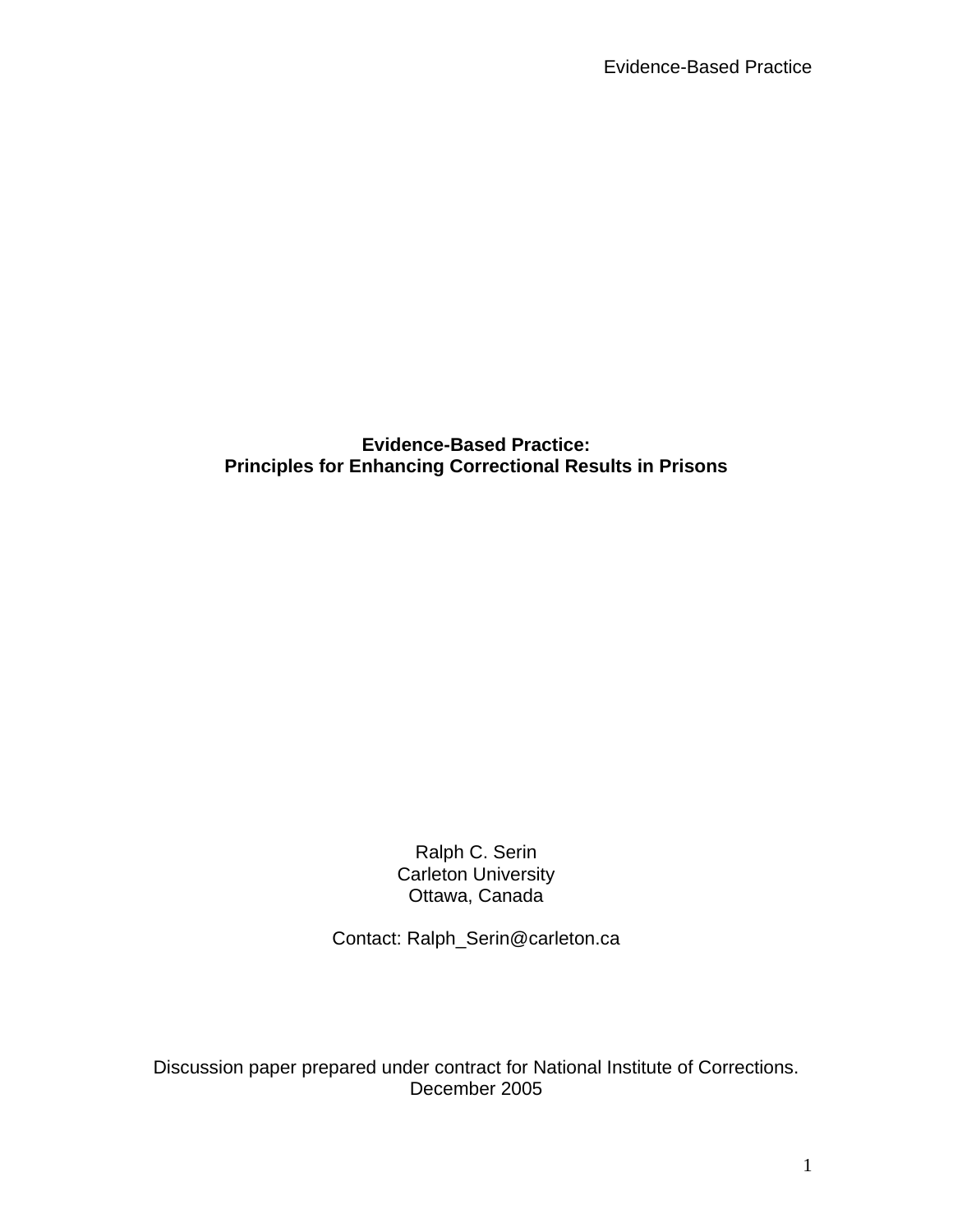# **Evidence-Based Practice: Principles for Enhancing Correctional Results In Prisons**

That all corrections staff want safer prisons and communities is a clear truism. At issue is whether a strategy exists that could achieve that goal. Evidence-Based Practice (EBP) is such a strategy and it applies equally in community corrections and prisons. Evidence-Based Practice (EBP) is the body of research and replicable clinical knowledge that describes contemporary correctional assessment, programming and supervision strategies that lead to improved correctional outcomes such as the rehabilitation of offenders and increased public safety. Such principles not only meet the public's expectations for quality, efficiency, and effectiveness but also reflect fairness, public safety and accountability. Accordingly, *all* staff, from Correctional Officers to Wardens, can contribute to meeting these goals and must share a common commitment to constantly utilize new knowledge to enhance practice. EBP is a preoccupation with mental health professionals as a means of applying research findings to improve clinical practice (Stout & Hayes, 2005), and it can be usefully applied to the field of corrections. This paper is intended to assist the National Institute of Corrections to focus ongoing discussions regarding how to support the implementation of EBP in US corrections.

A key theme of this paper is that effective correctional principles help situate community corrections and prisons as members of a corrections team to meet their shared responsibility to enhance public safety. This integration links probation, re-entry and prisons together using common principles:

- $\triangleright$  Dynamic and static risk instruments
- $\triangleright$  Supervision standards related to criminal risk and needs
- $\triangleright$  Prison classification methods
- $\triangleright$  Risk reduction through correctional programming

Using research-based methods (Evidence-Based Practice), prisons and community corrections must work together as a team to ensure risk reduction through correctional programming. EBP also provides guidelines for the efficient management of correctional agencies to meet government requirements of efficiency and quality assurance.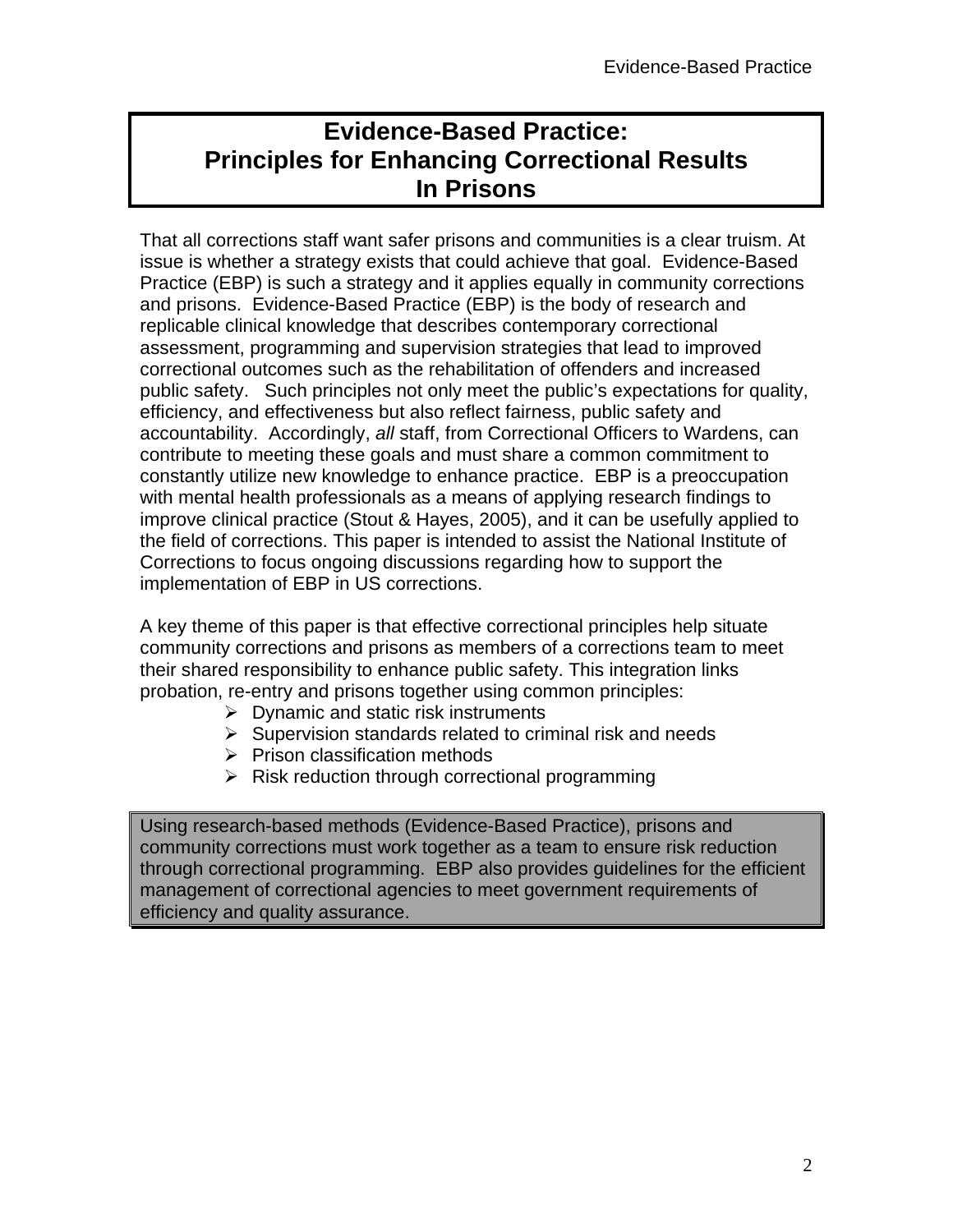#### **Introduction**

The purpose of this paper is to introduce prison administrators and staff to an accumulated body of knowledge regarding correctional practice to enhance their management of their prisons. Similar work has been highlighted in recent publications on community corrections by the National Institute of Corrections<sup>1</sup>, but this paper is intended to provide a context for meaningful discussions regarding how to translate these earlier community-specific initiatives to "prisonbased" realities. Importantly, this initiative to implement EBP in prisons is viewed to be an integration of prison-based and community-based corrections. Given their different settings, populations and goals, they reflect different points along the criminal justice continuum but are all interconnected such that success (or failures) in one area has impact on another. In this manner they form a corrections team with each dependent on the other for sharing of information, communication, and ideally cost-sharing certain assessment and programming requirements through integration of practices. As part of a broader government initiative, both community corrections and prisons have an obligation to utilize proven correctional practices in order to meet public safety concerns. Collaboration between prisons and community corrections provides the opportunity to meet this shared goal by highlighting their respective successes and developing shared strategies to address common challenges.

**Project Vision:** Prisons are no longer simply viewed as places to incarcerate individuals who have broken the law or breached community supervision rules. Indeed, as exemplified by re-entry initiatives, current expectations are that prisons must prepare inmates for timely and safe return to their communities, forming a vital team with community corrections.

#### **Transition from prison to the community**

The requirement for prison administrators to attend to re-entry is underscored by statistics that indicate that 97% of the 1.3 million inmates now in US prisons will eventually be released and return to the community (Barnett & Parent, 2002). Alarmingly, many inmates will leave prison with no supervision or aftercare services, reducing the likelihood of successful return to the community. Accordingly, a strong transition process through which inmates are prepared for release, leave prison, return to communities, and eventually adjust to crime-free living is needed to most effectively protect the public. This means that the Mission of corrections should not just be to run safe, orderly, secure, and affordable prisons, but also to improve public safety by contributing to better inmate transition (Barnett & Parent, 2002). Within this context, EBP provides

 $\overline{a}$ <sup>1</sup> Bogue, B., Campbell, N., & Clawson, E. (2004). *Implementing evidence-based practice in community corrections*. Washington, DC: National Institute of Corrections.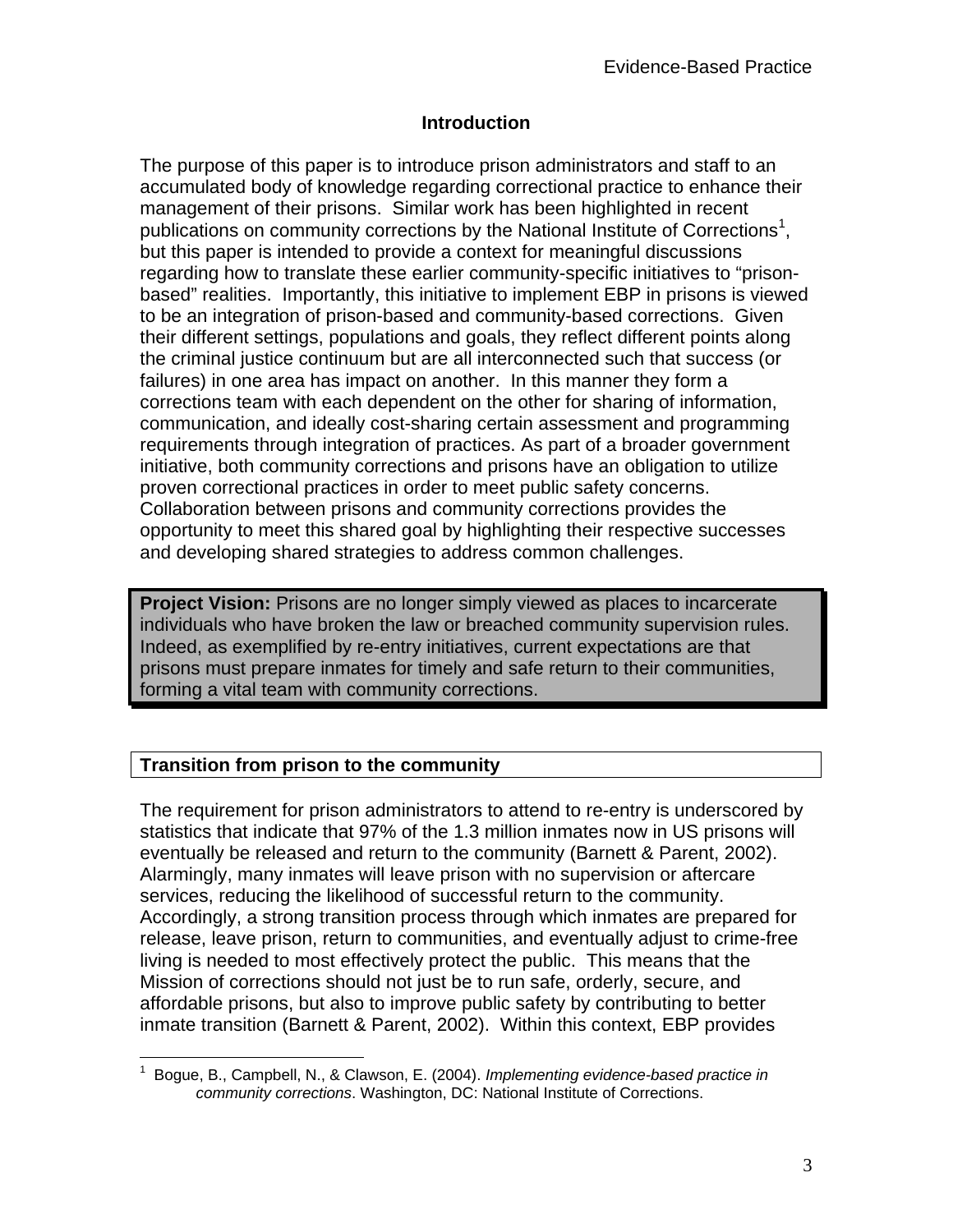guidelines and examples regarding the preferred state-of-the-art procedures to be used in inmate assessment, classification, programming and release preparation. This paper highlights those strategies that have proved to be effective and efficient. In addition, those proven to be inaccurate and ineffective strategies are noted in order that they may be rejected from use.

Beyond simply attending to policy interests and mission statements, improved transition from prison to the community has major practical implications. For instance, nearly 600,000 individuals are released annually from US prisons. Of the 459,000 US parolees who were discharged from community supervision, 42% were returned to incarceration (11% with a new sentence, 31% in some other way<sup>2</sup>) (Bureau of Justice Statistics 2001). Notably, when prison inmates are released to community supervision, continuity between their prison programs and community re-entry plans, yields reduced re-offense rates (Broome, Simpson, & Joe, 2002). As well, the same strategies that are successful in reducing prison misconducts (i.e., dynamic assessment of criminal risk; correctional programming) also generalize to yield reductions in recidivism (French & Gendreau, 2003). The benefits of this integration are multiple. In addition to increased public safety, the reduction in prison admission rates due to lower revocation rates will serve to decrease prison over-crowding and therefore the overall costs of incarceration.

Clearly, jails, prisons and community corrections are inextricably linked. First, inmates often graduate through levels of increasing sanctions. Arrests lead to initial jail time, convictions lead to initial probation, jails or prisons depending on the severity of the crime, community correctional failures and re-convictions lead to prison. Second, a minority of inmates account for the majority of criminal justice interventions, often having frequent contact with all components of the criminal justice field (Farrington, Joliffe, Loeber, Stouthamer-Loeber, & Kalb, 2001). These individuals have sometimes been referred to as chronic inmates or career criminals (Snyder, 1998). Third, many inmates are high need, resulting in repeated contacts with correctional, mental health and addiction agencies. These multiple users are a significant resource drain and management problem for all agencies. Integration and co-ordination, particularly in terms of standardized assessment and programming procedures, and sharing of information among agencies could markedly improve their efficiency and effectiveness. Fourth, skilled staff from one agency can share their best practices to assist partner agencies. For instance, addiction and mental health agencies may reduce the overall effectiveness of their intervention if they treat inmates similar to other non-correctional clients in terms of motivation, program needs, supervision, etc.

 2 For illustration, a *1%* improvement in community supervision outcomes would reduce the number of readmissions by 1,423 inmates  $(459,000 \times .31 \times .01)$ . At \$54.11 daily cost (\$63.57 daily cost in BOP facility - \$9.46 daily cost for probation), this equates to a savings of 28.1 million dollars yearly. Please note that effect sizes for correctional programming are conservatively estimated to be between .10 and .20.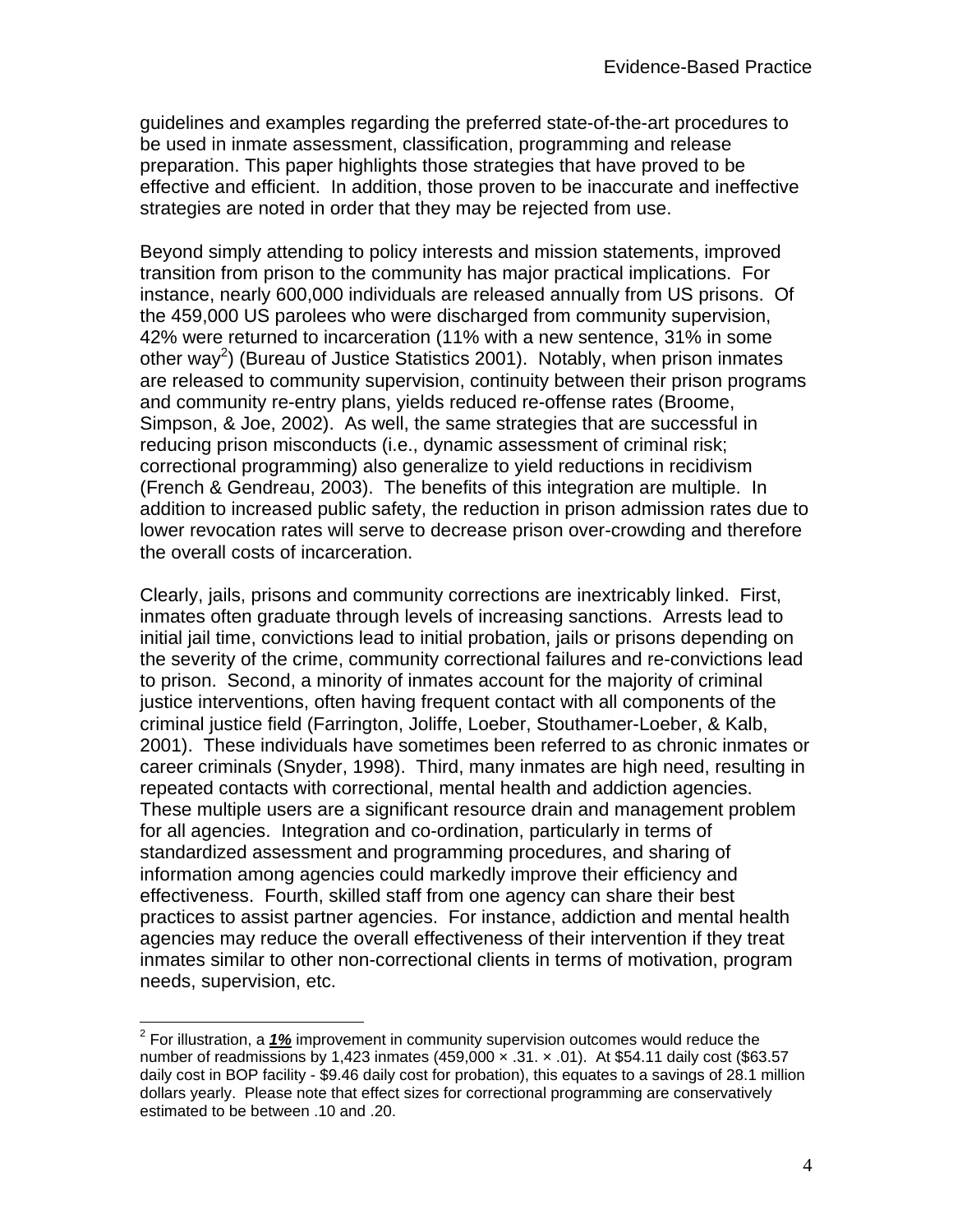Successful community re-entry necessitates good communication between community and institutional corrections. Initially, community corrections can assist prison classification by providing information about the inmate's time in the community or in a remand jail. When it is time for the inmate to be returned to community, prisons can enhance public safety by highlighting the inmate's participation in correctional programming and identifying high-risk situations for which prospective supervisors must be particularly vigilant. Again, the team approach is critical. Prisons can provide effective correctional programming, thereby initially reducing risk whereas community corrections can also provide aftercare/programming in order to continue to manage risk. Management of the inmate is therefore a dynamic strategy, requiring communication among staff. This dynamic approach necessitates the selection and use of measures that are sensitive to change over time. In this manner, some of the early prison classification scales may be limited given their reliance on static factors (i.e., criminal history).

Co-ordination between community and institutional corrections can simultaneously improve public safety through lower recidivism, thereby reducing prison admissions and the overall costs of corrections.

#### **Effective Correctional Practice**

Prisons administrators then have two primary goals – safely operating their prisons *and* preparing inmates for safe release. Interestingly, these goals are empirically related in that poor institutional behavior is predictive of higher rates of post-release recidivism (French & Gendreau, 2003; Motiuk, 1991). Substantial published research across multiple countries and correctional agencies has also demonstrated that a primary method to reduce prison misconducts *and* recidivism is through effective correctional programming (Andrews, Zinger, Hoge, Bonta, Gendreau, & Cullen,1990; French & Gendreau, 2003; Lösel, 1995; McGuire, 1995, 2002). This means that if prison administrators want to ensure safer institutions and communities, then they need to provide correctional programming opportunities consistent with EBP.

For prisons, the preoccupation with short-term operational goals (i.e., admissions, transfers, accommodation, and the daily routine of the prison) is understandable but this can easily exhaust available fiscal and human resources. Such preoccupation leaves few resources left for the agency to meet its commitment regarding the broader goals of effective corrections and public safety. This, however, is a false economy since money spent on programming is cost-effective (Aos, Phipps, Barnoski, & Lieb, 1999). One possible strategy is to incorporate existing programs that have been demonstrated to be effective in one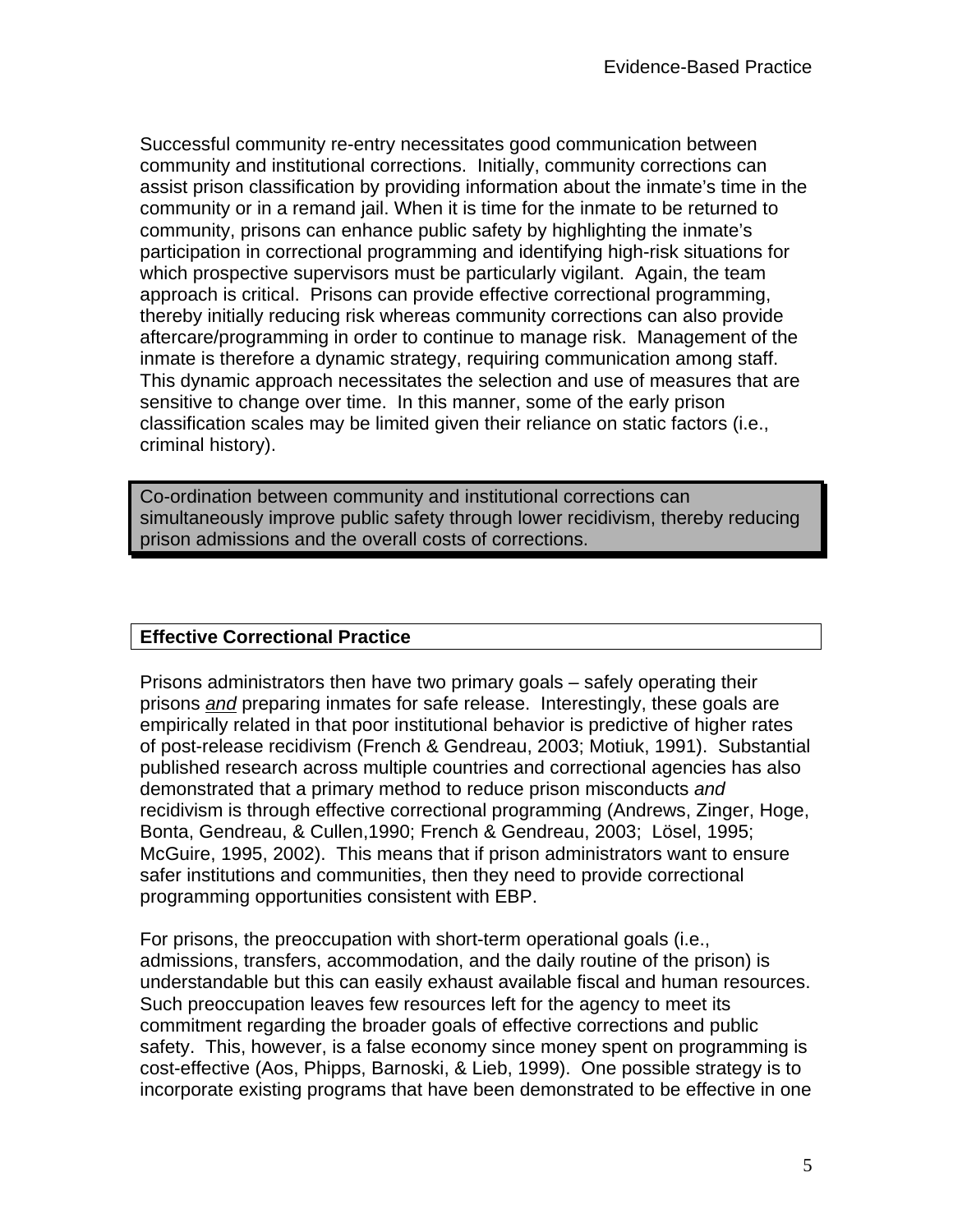setting for use in another. In this manner the initial start-up costs are greatly diminished and staff benefits from the implementation lessons from other jurisdictions.

Failure to provide correctional programming (EBP) in prisons due to financial constraints is a flawed argument in light of evidence of effectiveness and overall cost-savings.

Evidence-Based Practice is therefore not an intellectual exercise for academics rather it is a pragmatic application of what is known to work with inmates to meet correctional goals in prison (and the community). Therefore, in order for EBP to be successfully implemented, the research findings must be made practical and relevant to prison staff (Taxman, Shepardson, Delano, Mitchell, Byrne, Gelb, & Gornik, 2004). For instance, staff need to realize that meeting the seemingly competing goals of managing prisons and treating inmates (i.e., providing programming) is actually consistent with their interest to have safer prisons and eventually lower rates of recidivism. Further, several of the predictors of prison misconducts are also predictive of recidivism (Gendreau, Goggin & Law, 1997), meaning some assessments could serve multiple purposes, (i.e., prison classification could inform community supervision). Most importantly, accurate inmate classification and effective programming are EBP tools that will increase prison safety and enhance community success.

Correctional programming is *not* a "getting soft" approach to crime rather it is holding inmates accountable for their criminal behavior and providing ways for them to become prosocial.

# **Overview of Prison Research Findings**

#### *Prison Classification*

Upon initial admission to jail and prison, accurate inmate classification is a primary concern for managing inmates. The goals of inmate classification have been provided by Austin (1998):

- 1. Guide and structure decision-making provides a framework or roadmap for staff to follow in making decisions about placement.
- 2. Reduce bias ensures that decisions are made according to policy and research evidence about factors related to institutional adiustment.
- 3. Improve the placement of inmates for treatment and public safety facilitates decisions to separate low and high risk inmates and to assign inmates to appropriate work locations and correctional programs.
- 4. Manage inmates in a more effective manner allocates resources according to needs and risk levels of inmates.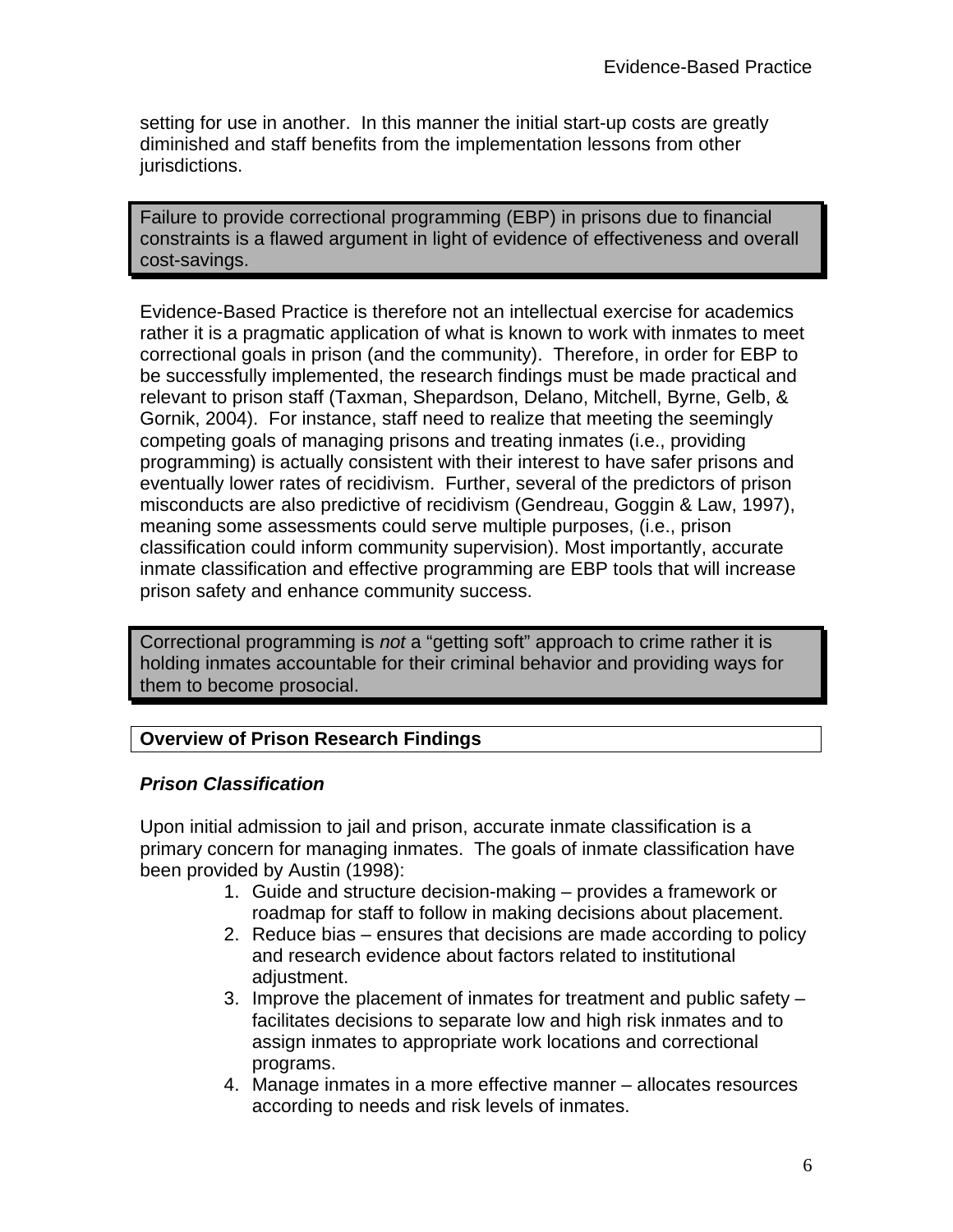- 5. Respond to legal challenges insulates prison administrators from criticisms that their decisions are capricious.
- 6. Utilize resources more effectively helps administrators determine resource priorities and the likely benefits of specific strategies.

Notably, research also suggests that objective and statistical prediction instruments often yield more liberal decisions than professional judgment (Austin, 1983). For instance, using actuarial tools tends to significantly lower the average classification or security level (i.e., recommending placement at medium rather than maximum security), as well as the rate of false positive predictions (i.e., incorrectly identifying someone as an escape risk) (Buchanan, Whitlow, & Austin, 1986). It has been suggested that staff, left to their own professional discretion, will act more conservatively because there are serious potential consequences for under-classification such as institutional violence, inmate escape, and criminal/ violent offending in the event of escape. While over-classification also evokes consequences, especially for the inmates, they are less apparent than those caused by under-classification (Alexander, 1986; Hannah-Moffat, 2004). Recent prison classification research with women inmates has demonstrated that cases that are over-ridden from the classification assignment suggested by a statistical instrument, have higher rates of prison misconducts relative to the inmates appropriately placed at a particular security level (Blanchette, 2005).

Importantly, effective inmate assessment and classification are hallmarks to the effective management of prisons. Essentially this translates to having the right inmates at the right security level in order to reduce prison misconducts and escapes. Standardized assessment, however, can also be used to profile inmates to detect trends over time and to refer the right inmates to the right programs at the right time. In this manner, the recent challenges of increasing rates of incarceration and heterogeneous inmate populations (i.e., ethnic diversity, gang affiliation, varying and longer sentence lengths, varied treatment needs, different mental health issues, and different prison histories) can be better addressed. Indeed US prisons have been at the forefront of inmate classification research (Austin & McGinnis, 2004) but the link to programming has been underutilized relative to other countries (Bonta, Bogue, Crowley & Motiuk, 2001).

Early classification scales focused solely on static risk factors but the accuracy of prison classification will increase with dynamic measures that reflect criminal risk factors for use in correctional programming.

One important goal of security classification is the minimization of institutional misconducts. This is accomplished by identifying those inmates most likely to have adjustment difficulties and address this through higher security placements or greater internal security within a prison. Thus, an important consideration in assessing the validity of a security classification model is the prediction of institutional misconducts and violent misconducts. To assist in this endeavor most jurisdictions implemented objective security classification systems 10 to 20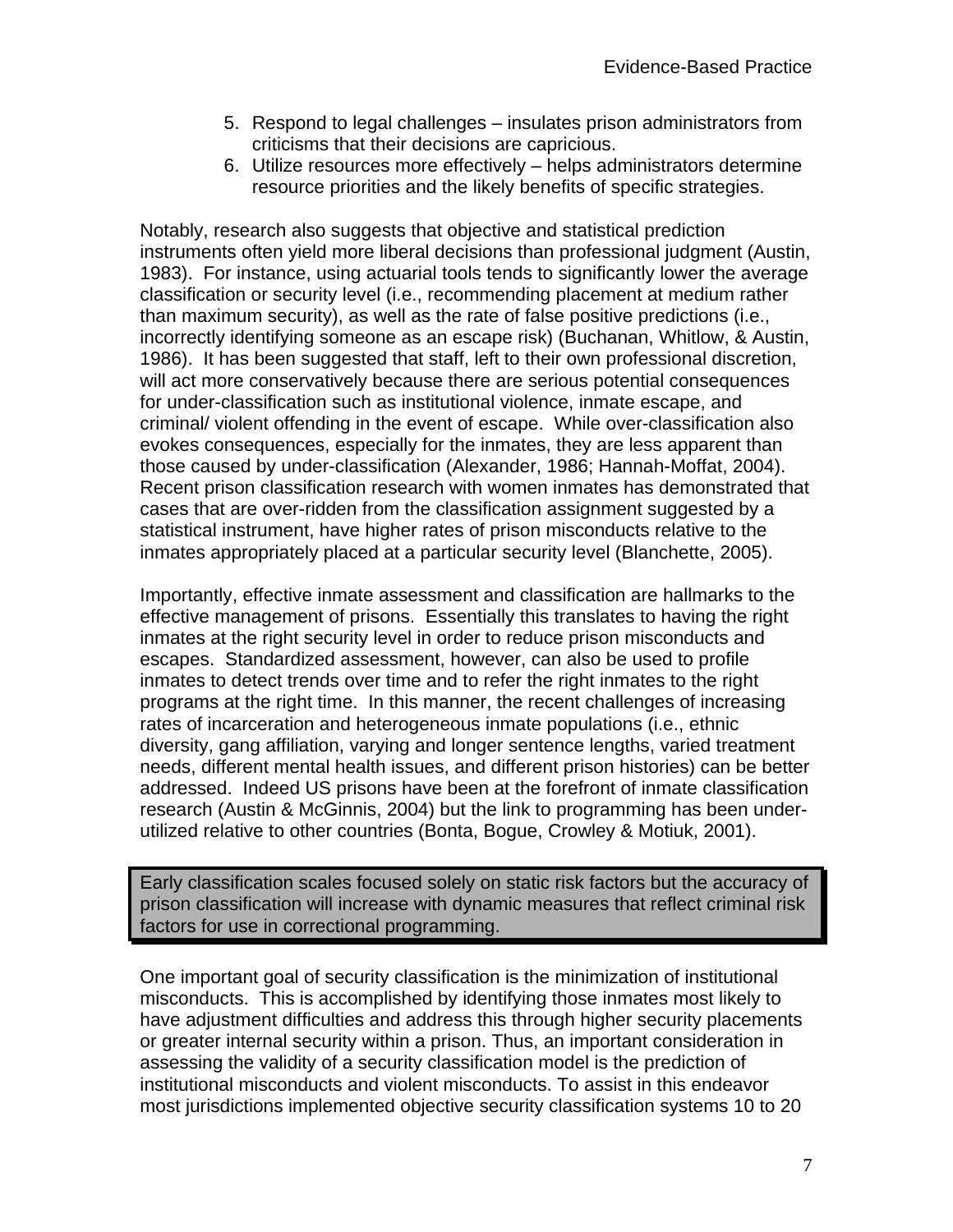years ago (Hardyman, Austin, & Tulloch, 2002; Solicitor General Canada, 1987; Van Voorhis & Presser, 2001).

While most security classification systems appropriately include at least some static variables; many initial classification models are heavily weighted with static items (Van Voorhis & Presser, 2001). There is general consensus that age is one of the best predictors of institutional misconduct among both men and women (Brennan & Austin, 1997; Buchanan et al., 1986; Cooper & Werner, 1990; Fernandez & Neiman, 1998; Gendreau, Goggin, & Law, 1997; Hanson, Moss, Hosford, & Johnson, 1983; Hardyman, 2001; Harer & Langan, 2001; Motiuk, 1991; Proctor, 1994). Notably, however, the parameters appear to differ by gender. While age is negatively correlated with adjustment problems for both genders, women seem to 'burnout' later than their male counterparts. More specifically there is preliminary evidence that the relative rate of institutional infractions decreases at an earlier age for males than for females (Brennan & Austin, 1997; Hardyman, 2001; Hardyman & Van Voorhis, 2004).

History of institutional misconducts has also been hailed as one of the best predictors of both men's (Buchanan et al., 1986; Gendreau et al., 1997; Hanson et al., 1983) and women's (Blanchette et al., 2002; Hardyman et al., 2002) involvement in institutional misconducts and violent institutional misconducts. This is not surprising, as there is general agreement in the psychological literature that past behaviors are amongst the most promising predictors of future behavior (Andrews & Bonta, 2003).

Proctor (1994) noted that education level was one of the best predictors of poor institutional adjustment in his U.S. sample of 458 male inmates (*r=* -.19; *p<*.01). These findings supported earlier research by Motiuk (1991) and Stephen (1990; cited in Proctor, 1994), and were later replicated by Fernandez and Neiman (1998) with a large sample of over 13,000 male inmates. Accordingly, education is an important treatment target. Indeed, improvements in inmates' education level have proved to reduce recidivism rates (Boe, 1998; Porporino & Robinson, 1992).

Nonetheless, only some of the factors utilized in contemporary classification systems have empirical support. The following are the highlights of a review by Austin (1998):

### **Factors predictive of prison misconducts:**

- Current age
	- Older inmates less involved in misconducts
- Gender
	- Females less involved in misconducts
- History of violence
	- Recent history predictive of continuation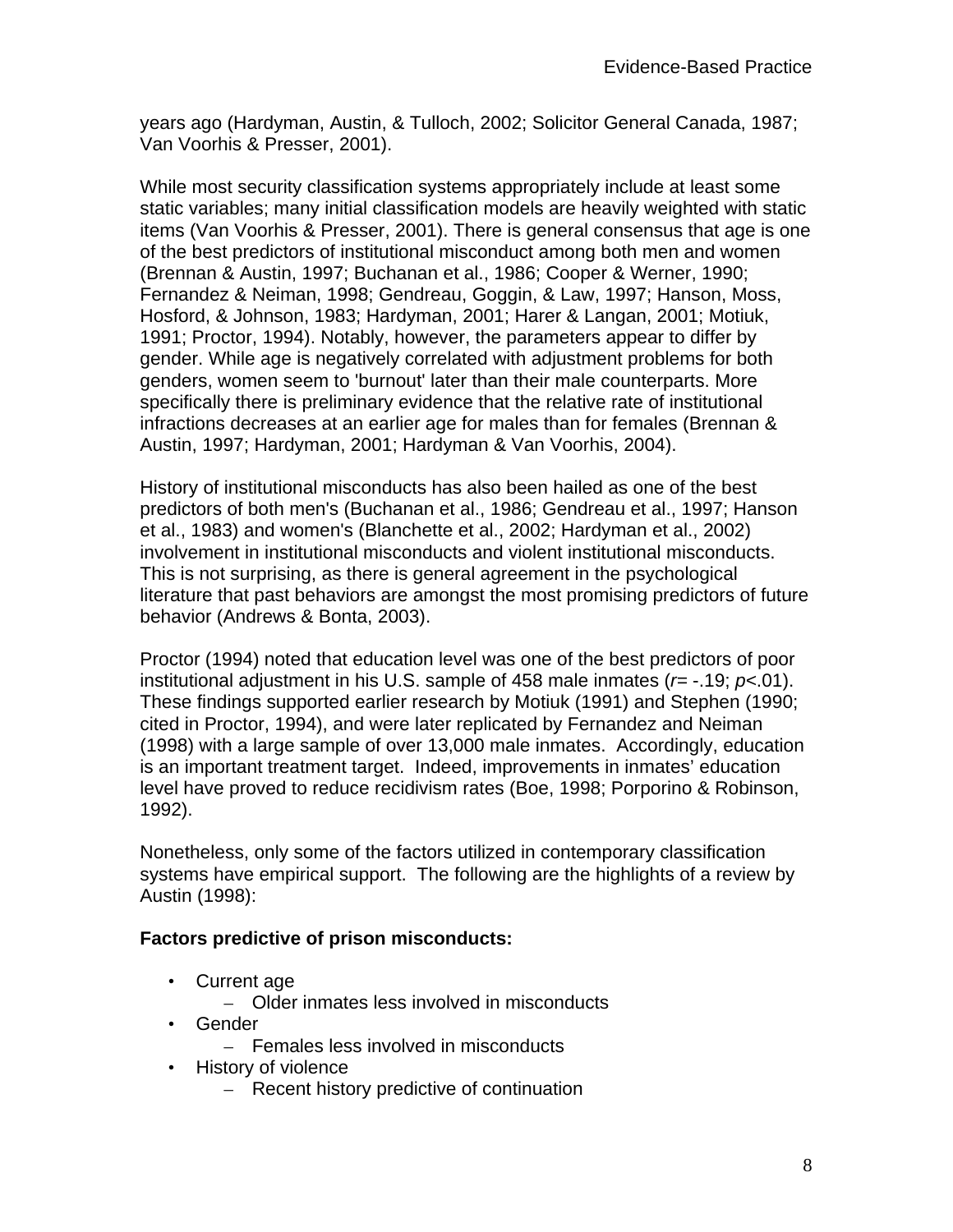- History of mental illness
	- More likely to be involved in misconducts
- Gang membership
	- Gang members more likely to be involved in misconducts
- Program participation
	- Inmates not involved in or not completed programs more likely to commit misconducts
- Recent disciplinary actions
	- Inmates with recent misconducts are more likely to continue

#### **Factors not predictive:**

- Drug and alcohol use
- History of escape
- Sentence length
- Severity of offense
- Time left to serve

For jurisdictions with standardized classification procedures, rates of prison misconducts are higher in maximum security, providing tacit evidence that good classification reduces rates of prison misconducts (at least at lower security levels). An even more robust finding is that behavioral correctional programming reduces prison misconducts (French & Gendreau, 2003). Indeed, they conducted a meta-analysis $3$  of 103 effects for 21,000 inmates and found that correctional programs that met EBP criteria resulted in a 26% reduction in prison misconducts. Admittedly, some of the studies had weak methodology and/or program integrity, but these findings have profound implications for prison administrators wishing to have safer institutions. Further, and very encouragingly, such reductions in prison misconducts generalized to lower rates of post-release recidivism. Such findings reinforce the merits of an integrated vision of correctional agencies and how gains in one setting (prison) may yield improvements for partner agencies (re-entry, probation).

Prison misconducts can be predicted and correctional programming that targets criminal risk factors significantly reduces the rate of prison misconducts *and* recidivism.

#### *Summary*

Research on prison classification preceded interest in risk assessment (cf Austin, 1998), although the latter is now a preoccupation of correctional researchers (Rogers, 2000). Risk assessment in particular has been emphasized as being

 $\overline{a}$  $3$  Meta-analysis is a method of integrating the quantitative findings from a number of studies, using statistical analysis to detect trends among the results obtained. A substantial number of studies in this meta-analysis involved US inmates.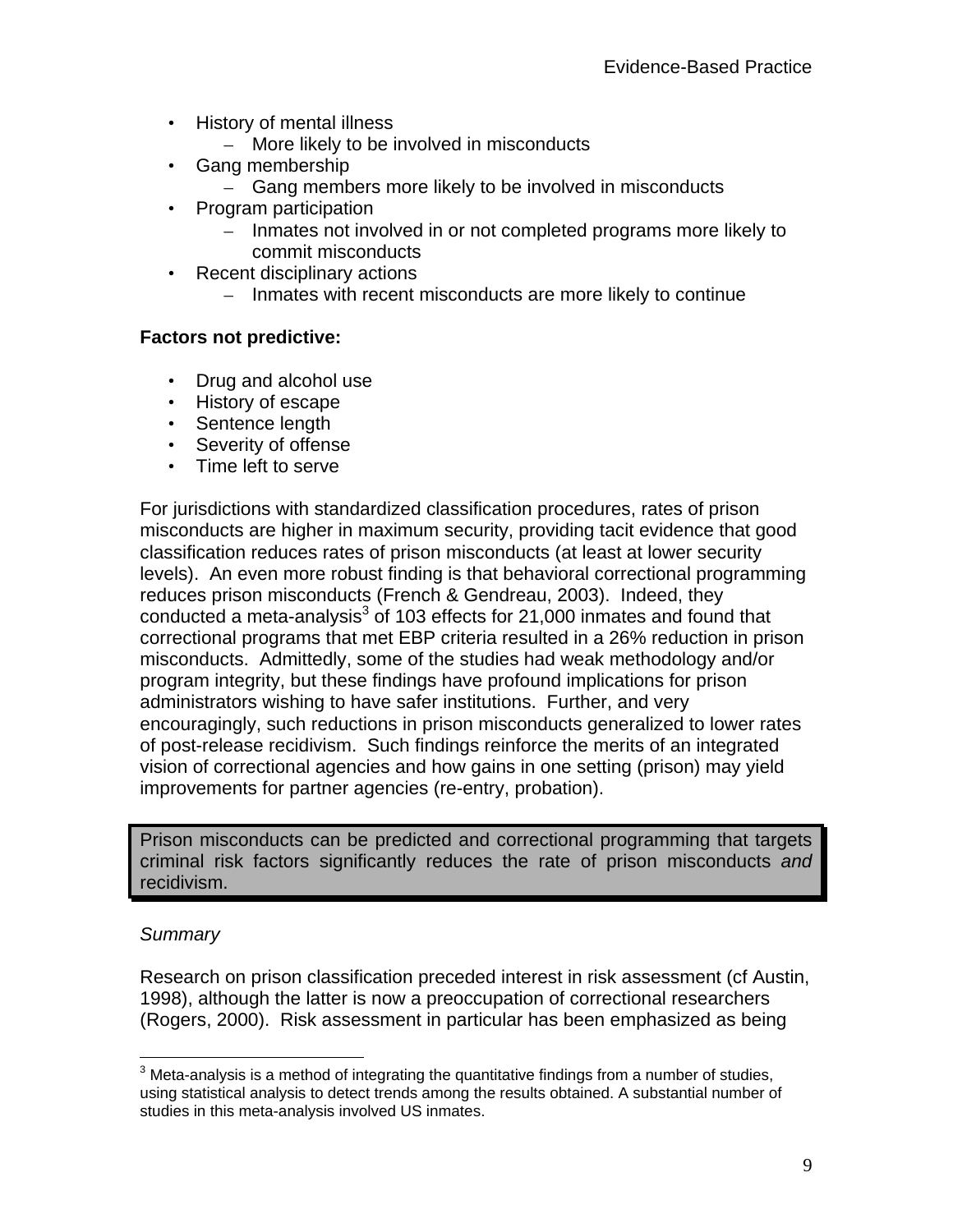important in sentencing guidelines, the use of expert testimony for civil commitment and sexual predator cases, as well as in a release decision making context. Both prison classification and risk assessment have shown parallel paths over the past 3 decades (Bonta, 1996). Specifically, initial interest in structured clinical ratings was replaced with the development of statistical scales in the late 1970's and 1980's. These static scales have now been overshadowed with dynamic scales that can reflect changes over time regarding an inmate's risk/need profile (VanVoorhis & Presser, 2001). In this manner, prison classification *is* risk assessment, but the outcome of interest is prison adjustment or escapes, not recidivism. Austin (1998) has described both external and internal classification systems. External prison classification focuses on prison custody levels, prison adjustment, and escapes. Not surprisingly the external system has been most influenced by research in terms of the development of new statistical and dynamic scales that are sensitive to gender and ethnicity (Austin & McGinnis, 2004; Blanchette, 2005; VanVoorhis & Presser, 2001). In contrast, internal systems consider cell allocation and program assignment and typically utilize conventional wisdom to inform decisions. Standardized intake assessment models can be developed, however, that systematically address program assignment. Further, these models meet theoretical requirements and practical considerations (Motiuik, 1997).

#### **An Overview of Prison Classification and Risk Assessment**

- 1. First clinical impressions were used to make decisions.
- 2. Second, static risk scales were developed reflecting mainly demographic and criminal history.
- 3. Third, scales that incorporate static and dynamic factors were developed assisting in program referrals and community supervision.

**NOTE:** With each improvement over time there was a resultant improvement in accuracy.

In addition to its impact on prison misconducts, inmate classification also informs custody placement. For instance, in Canada from 1992 to 1999 when a statistically-weighted custody classification scale was utilized in inmate classification instead of clinical opinion, the number of escapes from federal prison dropped 13.1% to 4.5% while at the same time the number of transfers to minimum security increased from 12.0% to 37.5% (Luciani, 2001). Since the costs for incarcerating an inmate are markedly less at minimum security than higher security, standardized classification systems can both increase public safety and reduce the overall costs of incarceration.

Lastly, it is important for correctional partners not to be confused about inmate classification. Contemporary models, like in risk assessment, use statistical estimates by combining static and dynamic factors. These models are used to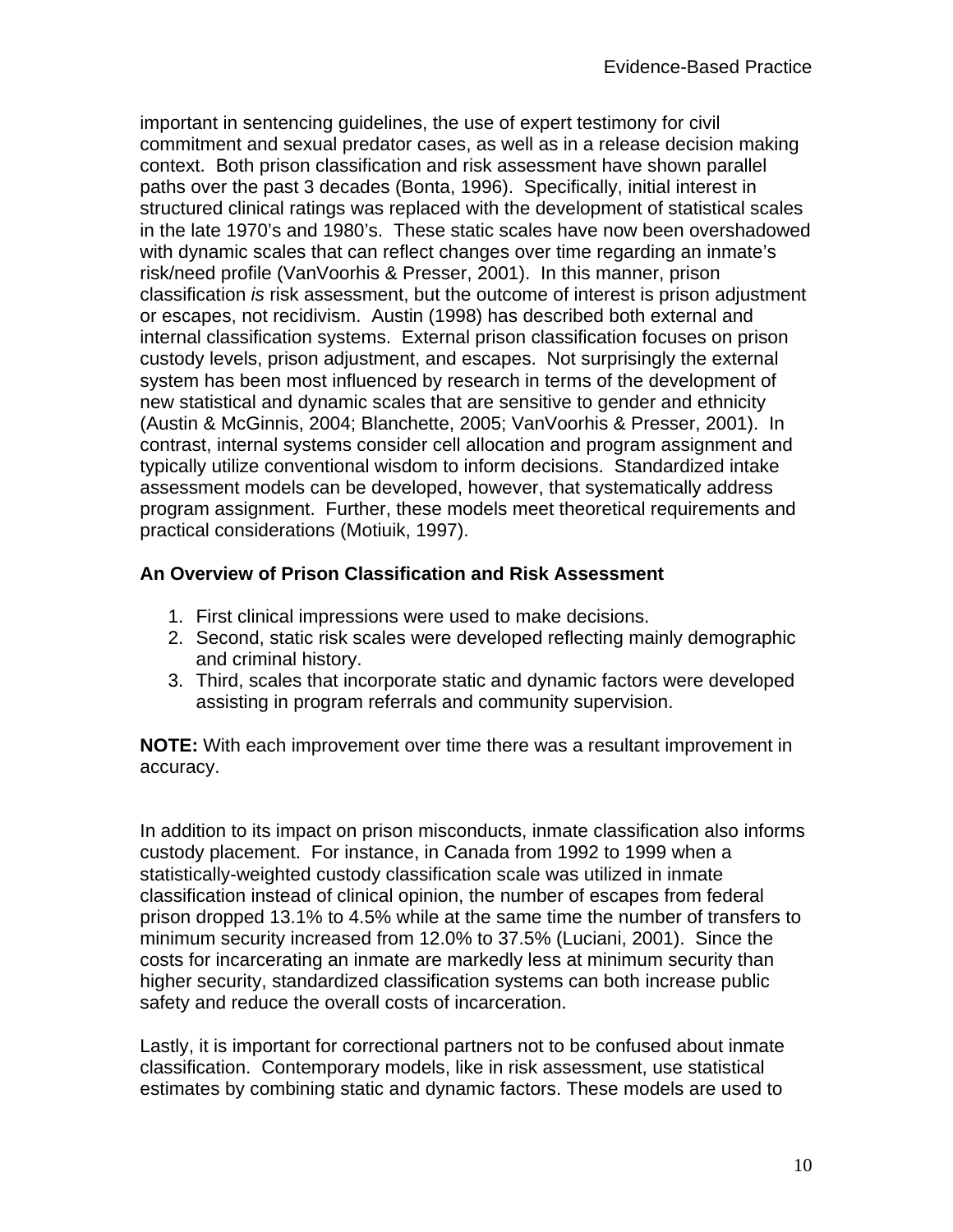identify criminal risk factors (criminogenic needs) for targeting in structured programming or for enhanced supervision within a risk management approach. Reliance only on static factors severely limits the application of inmate classification in correctional programming. Accordingly, correctional programming is the primary strategy used to manage criminal risk, in both prison and the community.

Prison classification is a specialized risk assessment (ideally using both static and dynamic factors) where the focus is prison adjustment or escapes *and* a treatment plan. For risk assessment more generally the focus is on recidivism.

### *Correctional Programming*

Similar to prison classification, correctional programming has witnessed a marked evolution over the past 3 decades. Self-help groups and therapeutic communities are becoming less popular given the improved efficacy of skillsbased programs that focus on risk factors for criminality (Taxman et al., 2004). As well, off-the-shelf skills-based programs are becoming increasingly more available for a variety of treatment targets and populations (Multi-Health Systems, 2005; National Institute of Corrections, 2005). From a prison classification perspective, criminal risk information must be incorporated into standardized program assignment decisions.

For the past decade, the most critical factors to be targeted in correctional programs have been described as criminogenic needs. Criminogenic need factors are changeable factors that when changed have an impact on the probability of future criminality. For example antisocial attitudes are a criminogenic need and reductions of this need result in lower rates of reoffending. By definition, then, criminogenic needs are factors that are correlated with recidivism. According to the risk/need model (Andrews & Bonta, 2003) *effective* correctional programming should restrict programming to *only* consider criminogenic needs as treatment targets. Put another way, it is inefficient and ineffective to target needs that will not reduce re-offending (i.e., self-esteem) (Andrews & Bonta, 2003).

Criminogenic needs reflected in public domain classification instruments (Offender Intake Assessment, Wisconsin Risk/Need Scale) are:

- $\triangleright$  Criminal History
- $\triangleright$  Education/Employment skills
- $\triangleright$  Financial skills
- $\triangleright$  Family/Marital situation
- $\triangleright$  Accommodation stability
- ¾ Leisure/Recreation interests
- $\triangleright$  Companions (prosocial or antisocial)
- $\triangleright$  Alcohol/Drug problem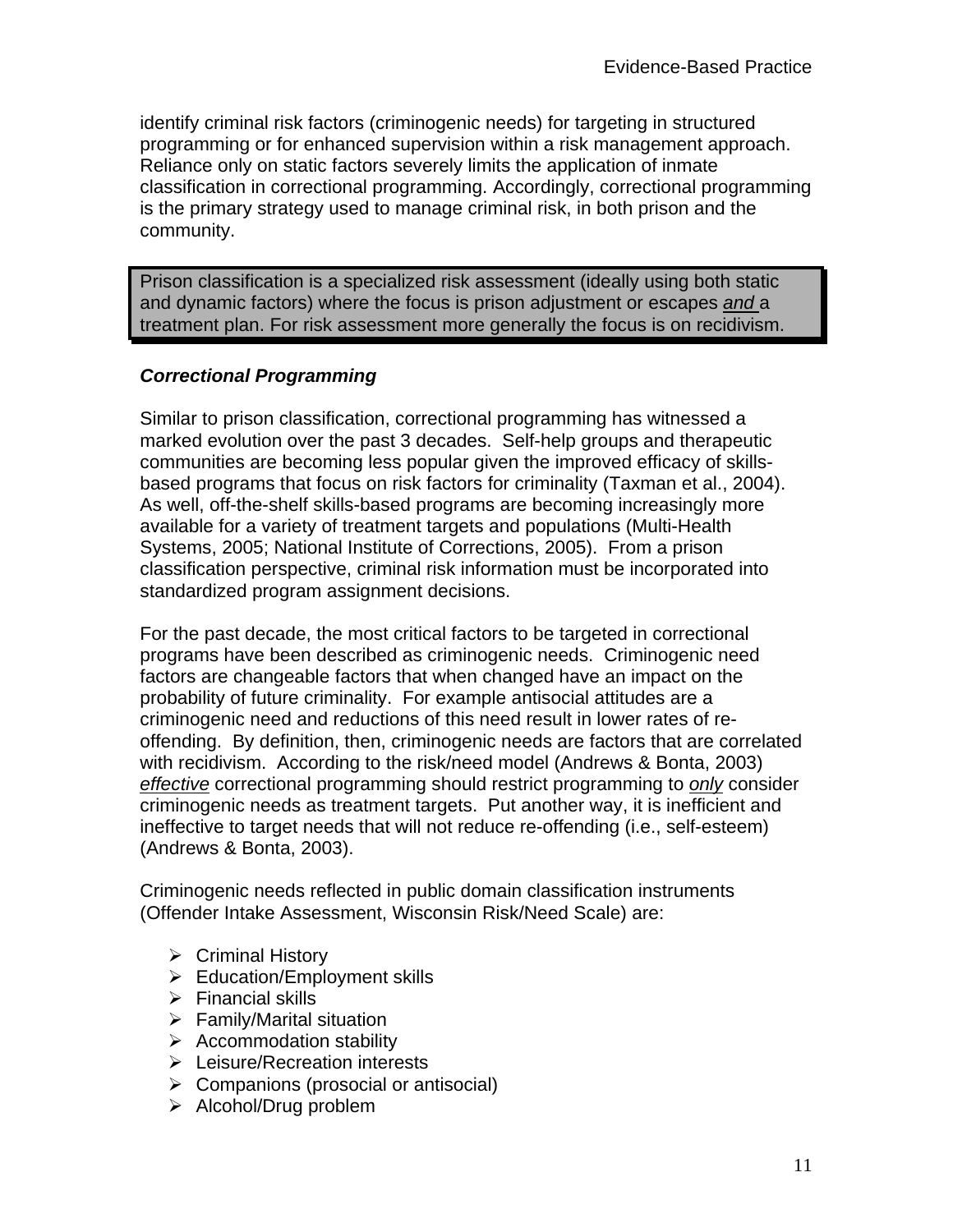- $\triangleright$  Emotional/Personal regulation
- $\triangleright$  Attitude/Orientation (prosocial or antisocial)

Criminal need/risk is related to treatment intensity in that those who are low risk should receive little to no treatment. As risk goes up so should the intensity of treatment such that those who are a high risk for offending should receive a high intensity intervention and aftercare. *How* programming is provided is also important. The responsivity principle states the styles and modes of treatment should be chosen in order to effectively influence treatment goals. For instance, inmates are adult learners and this should be considered when designing and delivering programs. Therefore, effective intervention programs are those that are matched with an inmate's risk, target criminogenic needs, and delivered in a manner that is effective in meeting treatment goals (Andrews & Bonta, 2003; McGuire, 2002; Taxman et al, 2004). Research has demonstrated that programs that follow these principles are much more likely to reduce re-offending, typically in the range of 20-40% (Dowden & Andrews, 2000). Accordingly, this empirically-supported model reflects the "What Works" approach to correctional programming and has been instrumental in shaping correctional programming in a variety of countries throughout the world. Further, the emphasis on evidence rather than ideology has prompted many countries to move from a punishment focus for which there is no empirical support to a human service model (cf. McGuire, 2002).

For prisons, inmate classification must translate into being able to differentially allocate resources and programming according to research evidence. Obviously this assumes a reasonable menu of programs exist within a particular prison or agency. Where there is only a single program available to address treatment needs, the options are greatly reduced. Nonetheless, it is important to avoid referring inmates to the program solely based on availability (e.g., she/he was drinking at the time of the crime but we only have a cognitive change program so she/he must take that program). Recently, there is evidence that the amount of programming is also important if gains are to be realized and maintained (Andrews & Bonta, 2003; Bourgon & Armstrong, 2005).

An additional issue that impacts both inmate classification and programming is that of inmate motivation. Essentially, this is a responsivity factor that influences inmate change (McMurran, 2002). Poorly motivated inmates have poorer program outcomes (higher refusal and dropout rates; poorer participation). Notably, poorly motivated inmates are more likely to be involved in institutional incidents and program dropouts have higher rates of recidivism (Dowden, Blanchette & Serin, 2005). As well, inmates at higher security have lower levels of motivation and more highly motivated inmates have lower rates of recidivism (Serin, 2005). Further, motivation must be addressed in order to avoid wasting valuable resources (i.e., referring inmates with low motivation to challenging programs). This suggests that primers may be an important adjunct to existing programming models (Marshall, Thornton, Marshall, Fernandez, & Mann, 2001).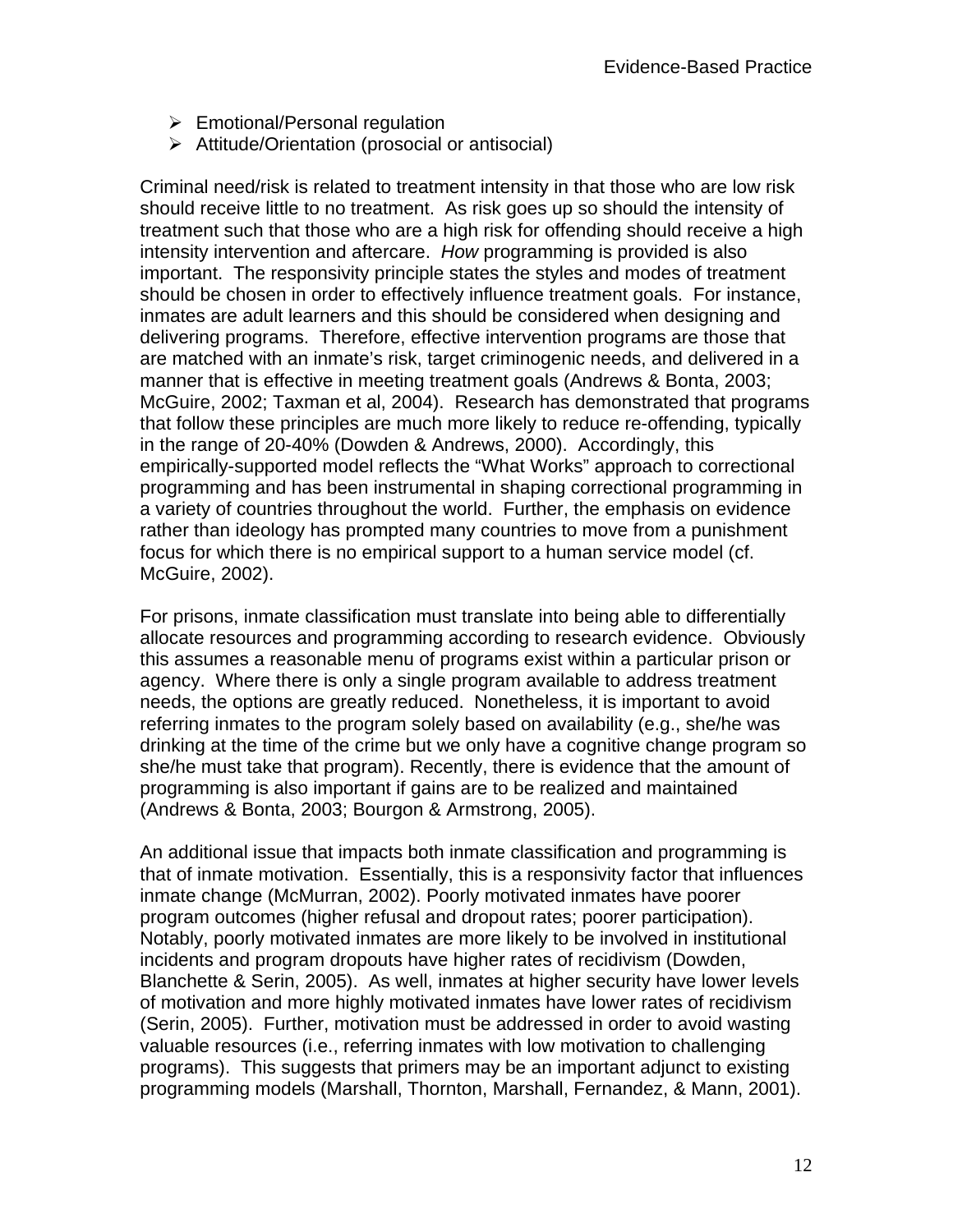Recently, preliminary research on a brief behavioral rating of treatment readiness (a broader construct than simply motivation and which includes problem definition, perceived benefits of treatment, and treatment goals) has demonstrated this to be an important predictor in program dropout for different types of offenders (Serin, Kennedy & Mailloux, 2005; Watson & Beech, 2002).

Another aspect of correctional programming that warrants discussion is that of inmate heterogeneity. For instance in the area of substance abuse preliminary research suggests there are inmates with similar addictions difficulties for whom there are different pathways to substance abuse and crime (Serin & Shturman, 2005; Serin, Scott, & Kunic, 2005). One group appears to abuse substances as part of a criminal and hedonistic lifestyle, whereas the other group appears to cope with negative affect (depression, anxiety) through substance abuse. For the first group crime is incidental but for the latter it is causal to substance use. These pathways imply different treatment needs and different aftercare/prognosis. In time such specificity may improve the precision by which we can refer inmates to correctional programs.

Evidence-based practice is an informed strategy of correctional assessment and programming that attends to inmate risk, need and responsivity in order to manage inmate risk.

#### *Guidelines*

In some jurisdictions (i.e., Canada) providing correctional programming to inmates is actually mandated by legislation and described in correctional policy. Clearly the primary goal of correctional programming is to reduce recidivism but there are other benefits for correctional agencies. These include:

- $\triangleright$  Population management (impacting the flow of inmates out)
- $\triangleright$  Institutional management (reducing rate and seriousness of institutional incidents)
- $\triangleright$  Increasing case-based knowledge for risk management (identifying factors for probation staff to monitor)
- $\triangleright$  Facilitating re-entry to the community (continuity of care)

Recent reviews (McGuire, 2002) of the correctional literature combining research from multiple studies across many countries have yielded clear guidelines that have been demonstrated to improve correctional outcomes (i.e., reductions in recidivism). Some of these guidelines have been reflected in program review materials and incorporated into program accreditation criteria. Examples of what to do include:

- $\triangleright$  Systematic assessments of criminogenic needs and risk using standardized and validated procedures
- $\triangleright$  Address program design and implementation issues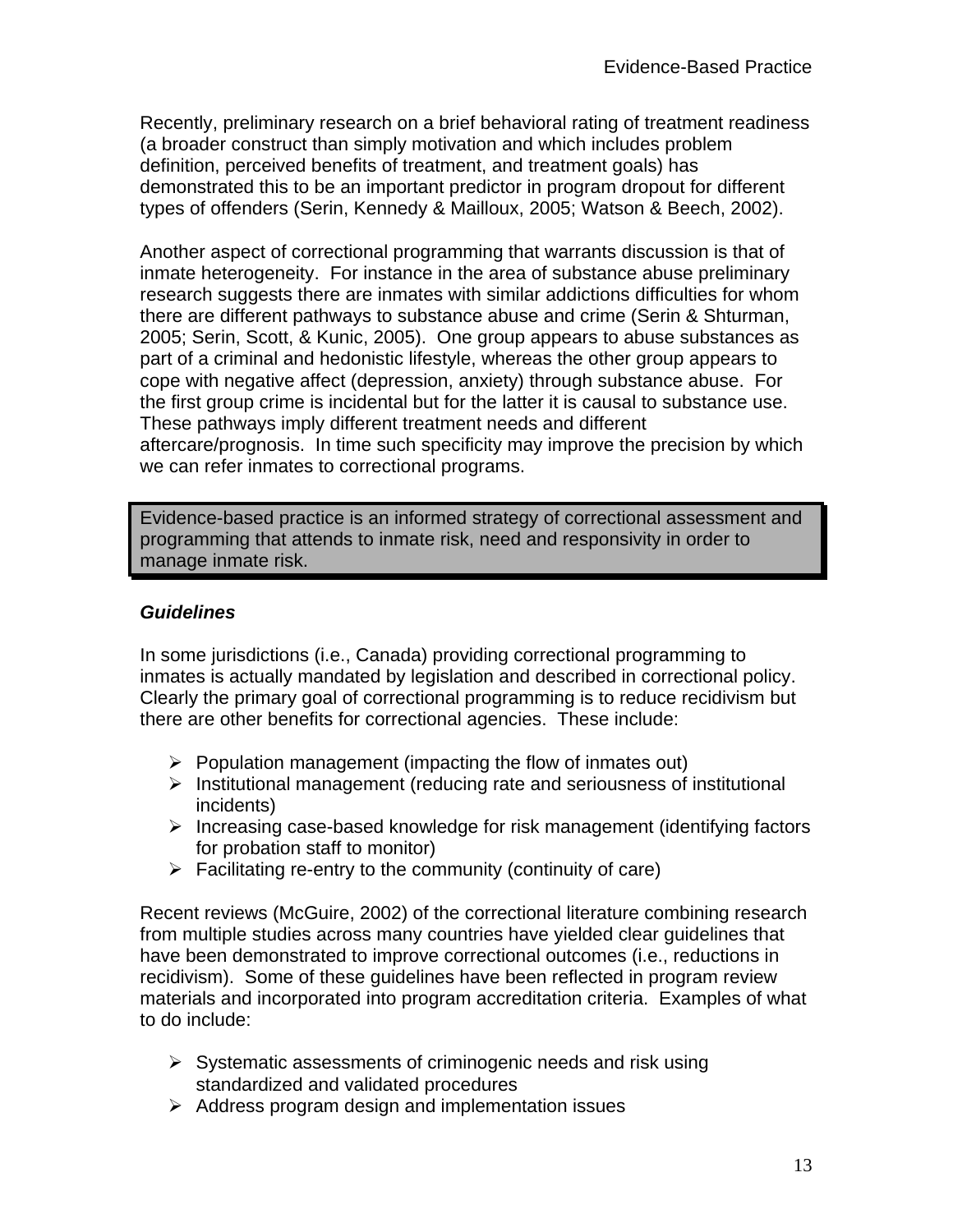- $\triangleright$  Consider staff selection & initial training
- $\triangleright$  Provide clinical supervision
- $\triangleright$  Develop standardized manuals
- $\triangleright$  Monitor service (doing what you say)
- $\triangleright$  Monitor change (is it working)
- ¾ Provide adequate dosage/ duration/ intensity of programming for risk level of inmates
- $\triangleright$  Consider program intensity, sequencing, and dosage
- $\triangleright$  Monitor change and be dynamic to reflect change during incarceration or supervision
- $\triangleright$  Conduct evaluation to confirm effectiveness
- $\triangleright$  Provide ongoing staff training and professional development

Measurement of program participation is a key aspect of program integrity. Recently some jurisdictions have developed standardized measures of program performance and linked this directly to inmate pay levels. Inmates get a per diem pay level for program involvement and better performance results in higher levels of pay (Correctional Service Canada, 2005). Performance is rated on a 4-point scale (excellent, good, fair, poor) in the following areas:

- 1. Full and active participation
- 2. Assignments completed
- 3. Interpersonal relationships
- 4. Attitude
- 5. Behavior
- 6. Effort
- 7. Motivation
- 8. Responsibility
- 9. Attendance/Punctuality

It is also worth noting here that there are many institutional activities (e.g., education, self-help programs – Alcoholics Anonymous, Narcotics Anonymous, Gamblers Anonymous, chaplain services) that provide important support to inmates, but these would fail to meet the criterion of a correctional program as defined above. Moreover, these activities may contribute to better managed prisons but are significantly less likely to reduce prison misconducts or recidivism (French & Gendreau, 2003) than structured correctional programs. For instance, non-behavioral programs and educational/vocational activities have effect sizes of 0.10 and 0.02 respectively in reducing prison misconducts, compared to 0.26 for behavioral programs.

Correctional programming reduces recidivism by rates of 20-40% but it must adhere to strict criteria in order to be effective.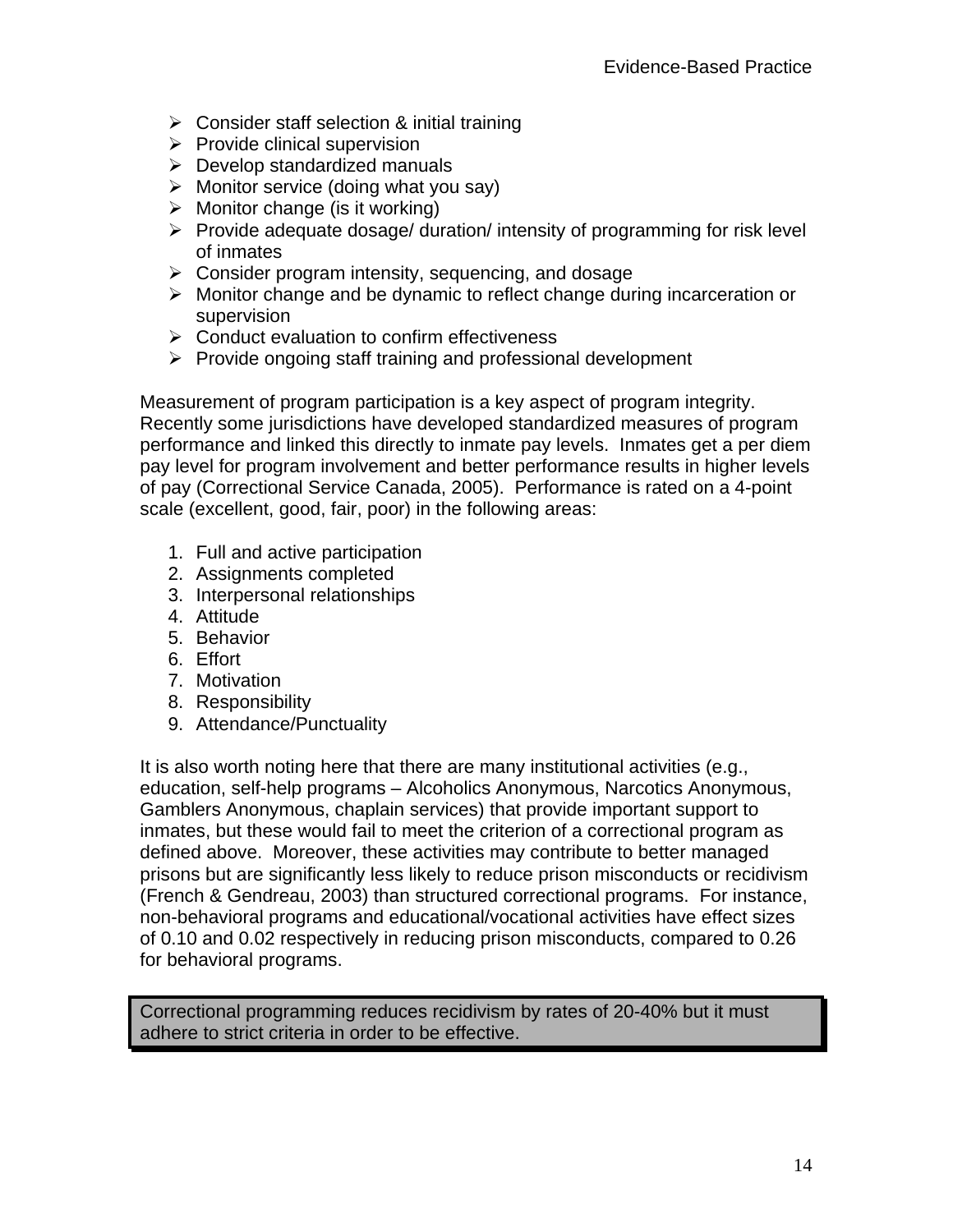### *Staff:*

Effective prison classification and correctional programming requires good staff (highlighted by rigorous selection, on-going training, and support from within an organization). Indeed, staff is a critical resource (Serin, 2003; Taxman et al, 2004) that can make or break a program. In correctional programs where staff display good communication, limit-setting and empathic skill, these result in improved program retention and greater disclosure about criminal risk factors, the latter which can be used in community supervision (Marshall, Serran, Moulden, Mulloy, Fernandez, Mann & Thornton, 2002). Research on treatment in general has indicated that the working relationship between staff and the client accounts for almost 1/3 of the change that occurs (Lambert, 1992). From this perspective, highly confrontational approaches will *not* build rapport and will in fact reduce treatment effects (Marshall et al., 2002; Viets, Walker & Miller, 2002). Minimally it is important to consider:

- $\triangleright$  Staff beliefs about inmates, change punitive attitudes will reduce program effectiveness
- $\triangleright$  Fundamental skills:
	- o fair but firm
	- o empathic
	- o good interpersonal skills
- $\triangleright$  Provide ongoing training & support for staff

Staff characteristics (e.g., empathic and fair) and skills (e.g., verbal, able to set limits, and model appropriate problem-solving behavior) are important components in effective interventions (Marshall, 2005; Marshall & Serran, 2004). Further, strategies that are structured and require reinforced practice work best for inmates rather than non-directional and insight-oriented approaches (McGuire, 2002). Sanctions and punishment generally are not effective for sustained behavior change – either reducing misbehavior or replacing it with more appropriate behavior (McGuire, 2004; Smith, Goggin & Gendreau, 2002;). In the area of violence prevention, staff can learn skills to effectively engage inmates and defuse potentially violent situations through nonphysical intervention (Rice, Harris, Varney, & Quinsey, 1989). Since change is rarely an instantaneous burst of insight, staff must effectively model prosocial attitudes and skills in order to reinforce incremental gains by inmates (Marshall, Serran, Moulden, Mulloy, Fernandez, Mann & Thornton, 2002).

Trained and empathic staff are the cornerstone to effective corrections. Since many staff have extraordinary skills and experience, successful methods must reflect expertise from the ground up as well as the top down. Punitive and confrontational strategies, however, have proved ineffective.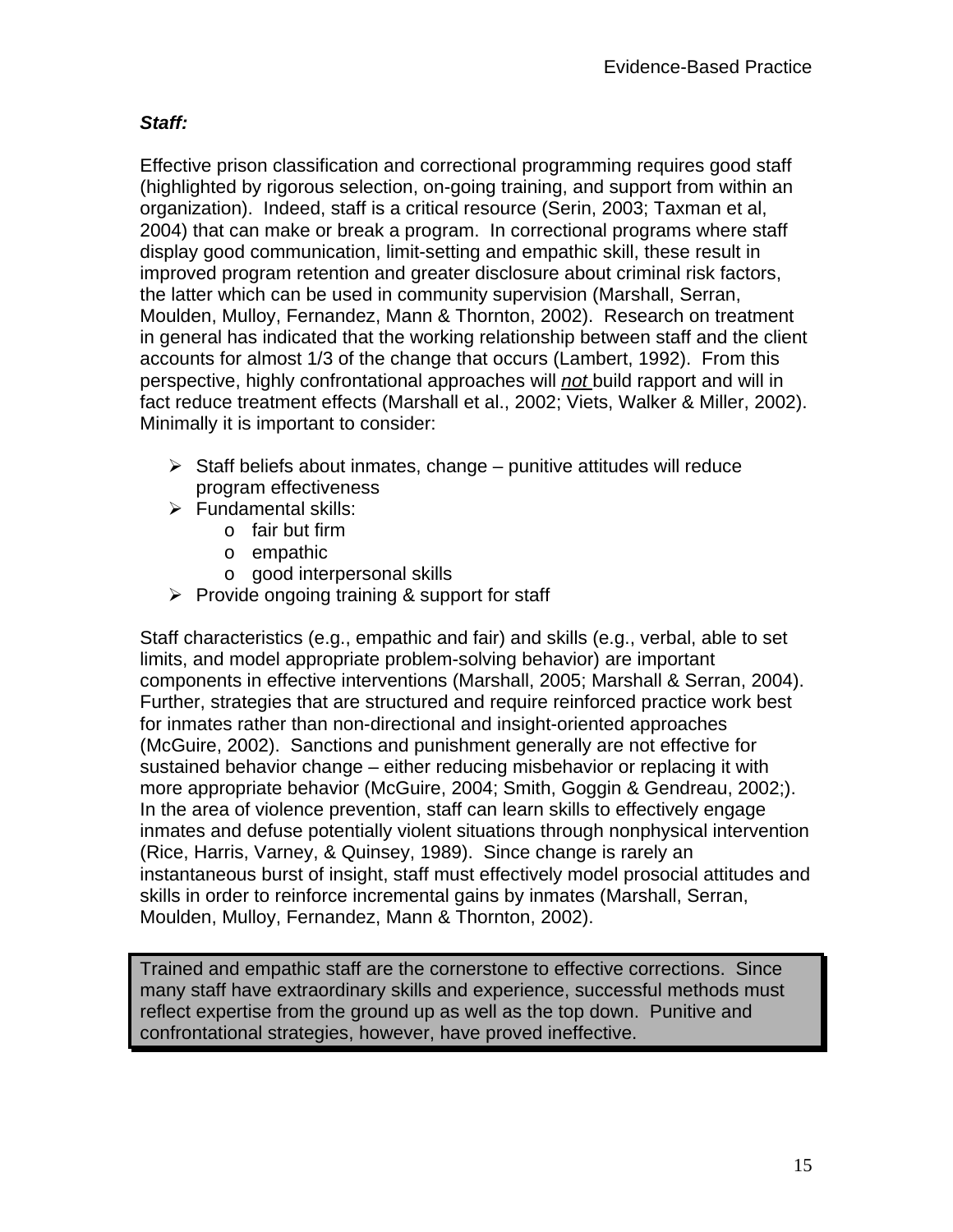#### *Impact*

Thus far the description of Evidence-Based Practice in prisons has highlighted the use of reliable and valid assessments for prison classification and to inform program referrals; the delivery of correctional programs according to "What Works"; and the key role that staff plays in meeting correctional objectives. In combination these strategies lead to the achievement of gains that have important consequences. From a societal perspective, reductions in recidivism translate into fewer victims. From a financial perspective, effective correctional practices mean cost avoidance and cost-savings to the broader criminal justice system (perhaps not to a specific prison, however). Finally, the policy implications are that standardized correctional practices and the demonstration of effectiveness to political overseers meet possible concerns about governance and highlight excellence to the public (and private) sector.

In summary, there is a large body of research that supports specific correctional practices to achieve common correctional goals. For prisons this translates into reduced misconducts, reduced escapes, increased rates of inmates placed at lower security without incident, increased participation in programming, improved community re-entry and transition, and increased rates of release success.

### **Prison Realities:**

This section attempts to address key issues that may impact the implementation of EBP in prison.

### **1. Organizational Culture and Priorities:**

Prisons are hierarchical, with Wardens having considerable authority and accountability. They are tasked with managing diverse inmate populations (sometimes keeping them separated to avoid violent incidents as in the case of incompatibles and gangs); providing essential services such as meals and accommodation; ensuring the security of staff and inmates; and, meeting the numerous policies that are designed to keep prisons running smoothly.

The daily priority is to avoid major problems. Critical to the successful incorporation of evidence-based practice in prisons is the recognition that it needs to work for prisons. Accordingly, they need to identify potential entry points whereby revised or enhanced practices can address existing concerns. For example, improved staff selection and training regarding the principles of EBP could lead to fewer altercations between staff and inmates, which in turn could reduce staff absenteeism due to injury and improve management-union relations (Rice, Harris, Varney & Quinsey, 1989). Also, punitive and confrontational strategies offer short-term solutions to managing difficult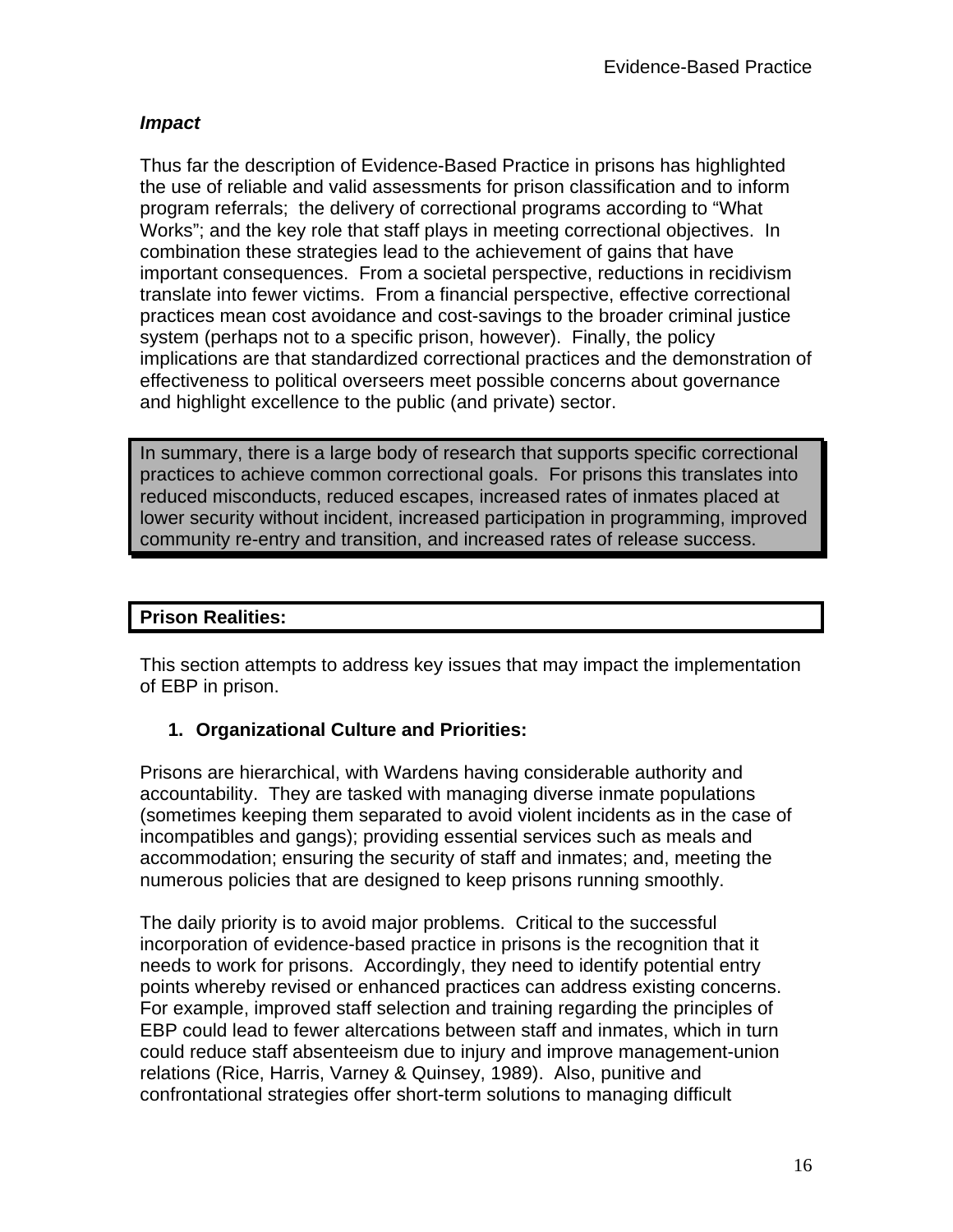situations but fail to achieve the long-term outcomes of interest, (i.e., reduced misconducts, lower rates of recidivism; French & Gendreau, 2003). Such strategies must be discouraged and replaced with proven, effective methods of conflict resolution.

Organizational readiness is a term used to describe the extent to which an institution/organization is ready to embrace change (Lehman, Greener & Simpson, 2002). This approach recognizes that successful knowledge transfer of research to practice is predicated on the agreement between management and staff on key goals. Identifying sites for which there is common interest to improve correctional practice would seem to be an important prerequisite to getting buy-in and implementing EBP within prisons.

EBP underscores the necessity and benefits of an agency to shift or revise priorities and focus. The path to effective prison management includes all of the following: dynamic assessment, inmate classification, staff training, correctional programming, and community supervision. EBP identifies predictable benefits in support of this shift in focus. For instance, the available evidence suggests that effective correctional programming will reduce prison misconducts by 26% and contribute to safer community re-entry. At a time of increasing fiscal restraints, EBP provides a road map or a proactive method of allocating resources within prisons that yields cost-savings and cost-avoidance as well as improved correctional results. Given that these savings and results occur across the whole criminal justice system, they represent an important management tool of shared responsibility and shared credit.

# **2. Staff Recruitment and Training:**

Staff are the cornerstone to effective corrections. According to demographics, there will considerable demand for new staff as older staff reach retirement age. Their departure will introduce a potential vacuum of expertise and it is important to address this in a proactive manner. Further, the ethnic composition of prisons is changing and recruitment efforts should reflect this diversity in order that staff/inmate interactions are gender and culture sensitive. Such sensitivity enhances interactions, potentially leading to less problematic and less violent exchanges between staff and inmates.

A key component of EBP is to provide staff with the necessary skills to achieve excellence. Moreover, training must reach the front-line staff in order to achieve correctional results. Notably, staff are tasked with the responsibility of translating an organization's vision into action. Further, training will help ensure staff act appropriately because it is consistent with "good corrections", not out of concern for sanctions by management. This means staff and management in a prison must be a team, with a consistent message delivered to inmates and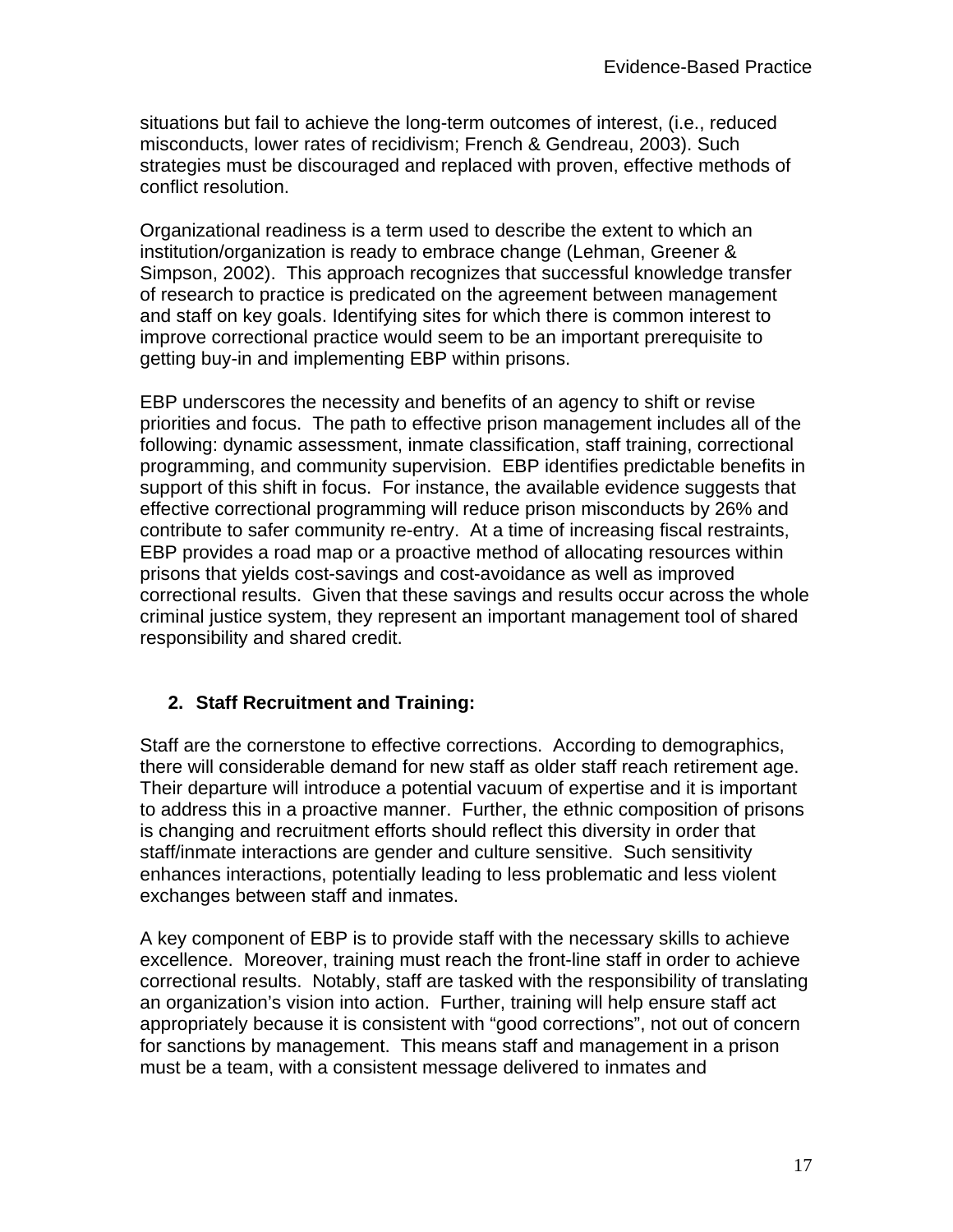stakeholders. The intention is that this team will extend to community corrections, as well.

### **3. Role of Staff:**

Unlike community corrections where the principle role is that of parole or probation officer, there are significantly more distinct role restrictions for staff working in prisons. This does not ignore the fact that many parole officers find the "carrot and stick" role challenging (Maruna & LaBel, 2003), but recognizes that staff provide specific functions and rarely move beyond these boundaries. For instance, correctional staff are not often called upon to do formal counseling, although many clearly have exceptional interpersonal skills that contribute to safe institutions. Some countries are trying to increase role diversity by having uniformed staff co-lead correctional programming in prisons, but these are early days in such efforts.

It is unrealistic to believe that *all* staff should receive similar training regarding EBP. Training should be complementary such that *all* staff receive the vision and understand common correctional goals, (i.e., humane and safe prisons; preparation of inmates for safe re-entry; and, communication with correctional partners). Additional training for specific applications and competencies would then be provided for identified groups. Combining groups of staff in the orientation training provides a common purpose and appreciation for the importance of the different staff in meeting the common goals of the agency. Table 1 highlights the importance of staff training in achieving correctional results.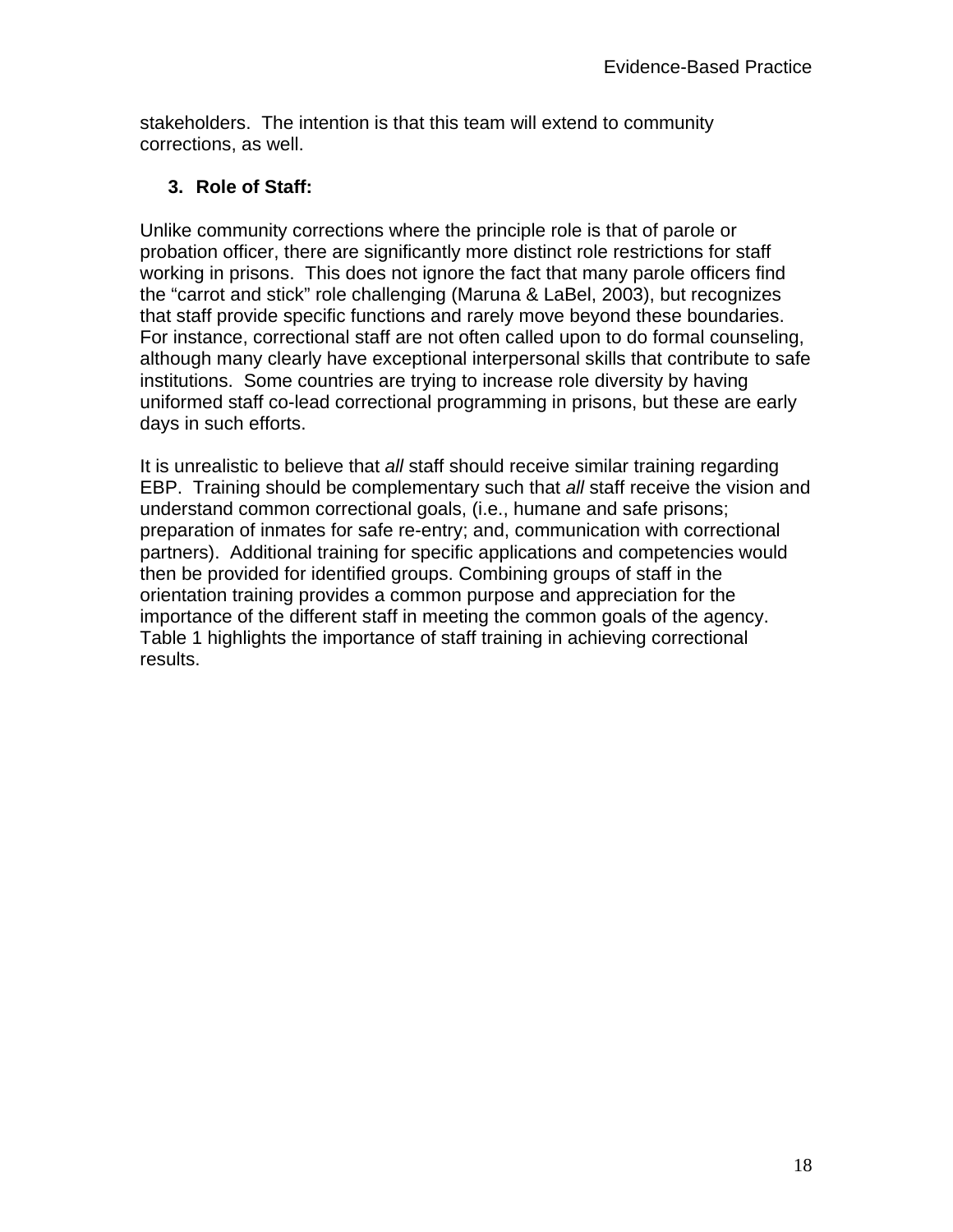|          |  |  |  |  | Table 1. The potential impact of specific staff issues for different correctional |  |
|----------|--|--|--|--|-----------------------------------------------------------------------------------|--|
| results. |  |  |  |  |                                                                                   |  |

| <b>Correctional Results</b>           | <b>Staff Issue</b>                                                                                                                                                                         |
|---------------------------------------|--------------------------------------------------------------------------------------------------------------------------------------------------------------------------------------------|
|                                       |                                                                                                                                                                                            |
| Institutional misconducts & incidents | Staff selection; Staff training; Professional<br>Development; EAP. CISM; Mediation; Staff<br>characteristics & values; Staff skills;<br>Leadership & mentoring; Correctional<br>practices. |
| Escapes, breaches                     | Staff training; Professional Development; Staff<br>skills; Correctional practices.                                                                                                         |
| Re-admissions & recidivism            | Staff training; Professional Development; Staff<br>characteristics & values; Staff skills;<br>Correctional practices.                                                                      |
| Program completion                    | Staff selection; Staff training; Professional<br>Development; Staff characteristics & values;<br>Staff skills; Correctional practices; Leadership<br>& mentoring.                          |
| Case preparation                      | Staff selection; Staff training; Professional<br>Development; Staff characteristics & values;<br>Staff skills; Correctional practices; Leadership<br>& mentoring.                          |
| Parole grant rate                     | Staff selection; Staff training; Professional<br>Development; Staff characteristics & values;<br>Staff skills; Correctional practices.                                                     |
| Compliance with supervision           | Staff selection; Staff training; Professional<br>Development; Staff characteristics & values;<br>Staff skills; Correctional practices.                                                     |
| Staff sick leave & turnover           | Staff selection; Staff training; Profession<br>Development; EAP. CISM; Mediation; Staff<br>characteristics & values; Staff skills;<br>Correctional practices; Leadership &<br>mentoring.   |

### **4. Additional Considerations:**

Gangs are an inevitability of institutions. It is likely that EBP initially has little to offer to specifically address concerns about gang activity. Nonetheless, it potentially provides a useful new approach to consider. For instance, principles of EBP could be applied to managing inmates' institutional behavior and establishing expectations about inmate competencies. These expectations could be used in conjunction with prison classification strategies to set limits for misbehavior and provide supportive environments for inmates who meet these expectations. Appendix B provides examples of an inmate competency behavioral rating strategy. Essentially, this strategy outlines expectations regarding inmates' interactions with staff and other inmates, following rules, motivation to follow a treatment plan, behavioral consistency, acceptance of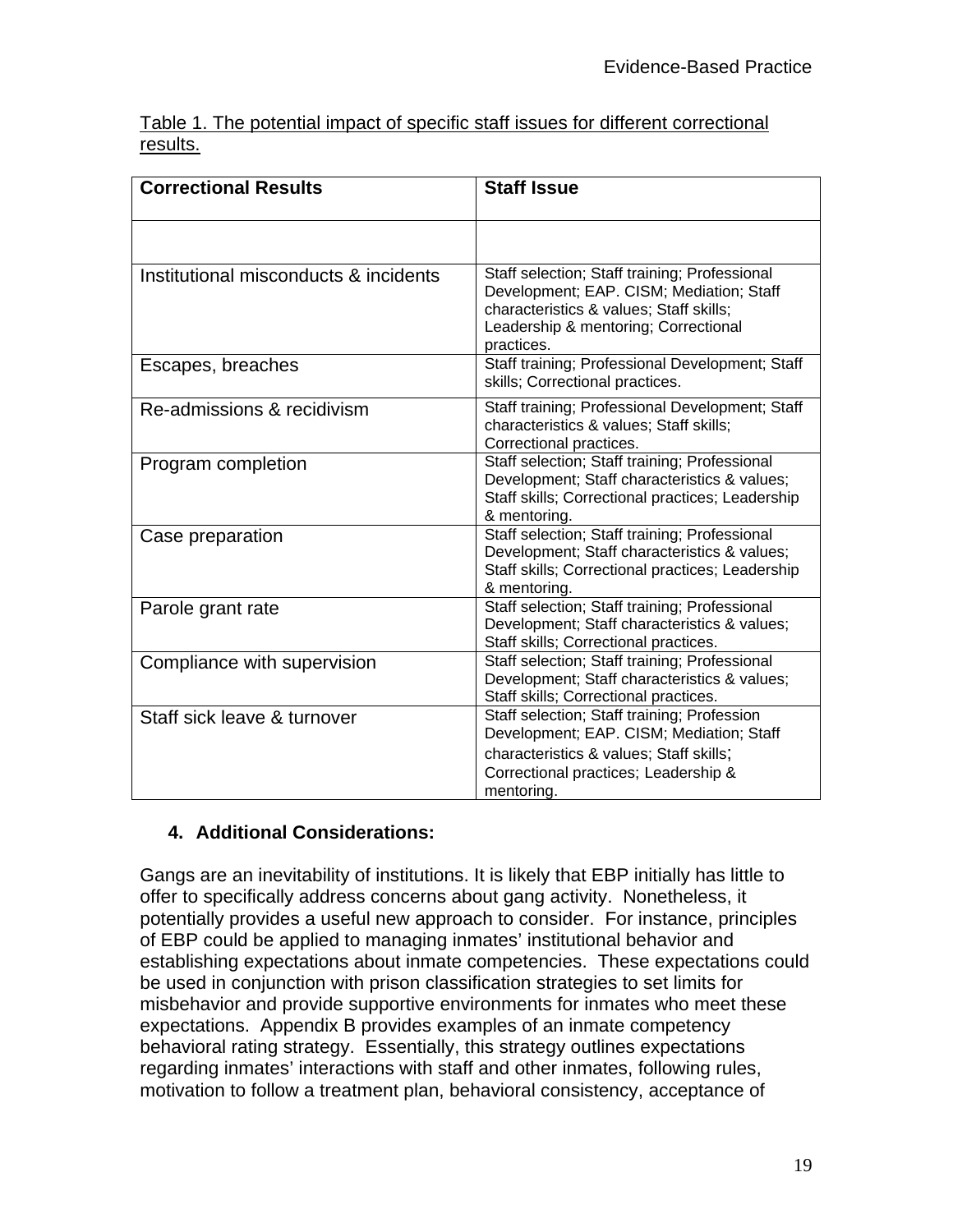responsibility, gang affiliation, predatory behavior, and substance use. Criterion scoring could be established to differentiate among inmates and to inform cell placements within a prison.

As noted in the competency index, drugs, threats and extortion are important issues that prisons have to address. At this point, EBP likely has little specific to offer in addressing these activities, although these appear to be a system of illicit rewards that contribute to the inmate hierarchy. Disrupting the reward system could lead to possible changes within the inmate subculture power structure.

Finally, there is some evidence that Bureau of Prison data can be used to create a "threat index" that might reduce gang violence and other forms of prison misconducts (Gaes, Wallace, Gilman, Klein-Saffran, & Suppa, 2002). That is, using data from a centralized database, researchers were able to demonstrate that gang affiliation increases likelihood of prison violence even after controlling for known predictors of prison violence (e.g., youth of perpetrators, prior violence). Gang affiliation was also related to type of violence, with core gang members being more likely to be involved in violent misconducts than peripheral gang members, who were more likely to be involved in violent misconducts than unaffiliated peers.

### **5. Excellence in Prison Practice:**

Prisons have much to be proud about in terms of correctional practice. Notably, there is evidence of exceptional correctional practices in terms of prison classification and correctional programming. Knowledge transfer of EBP in prisons would increase if agencies utilize *both* static and dynamic risk factors to distinguish among inmates' security needs *and* incorporate statistical estimates of criminal risk and escape potential. These factors should also be used to determine inmates' programming needs while incarcerated and upon release to the community. Central to the integration of prison and community corrections is that programming is seen as a continuum. In this manner, programming initiated in prisons can be extended and/or supported upon release. In some cases, programming in the community may be an appropriate model, but each case must be judiciously assessed. As well, this continuum of programming necessarily implies a common program model and similar if not complementary assessment strategies for prisons and community corrections. EBP indicates that similar assessment and programming strategies are effective in both prisons and community corrections so it is both inefficient and ineffective to have different correctional approaches simply based on convenience. For example, an inmate who was responding well to a skills-based addictions program in prison could find an Alcoholics Anonymous program in the community to be insufficient in maintaining sobriety and hence remaining crime-free.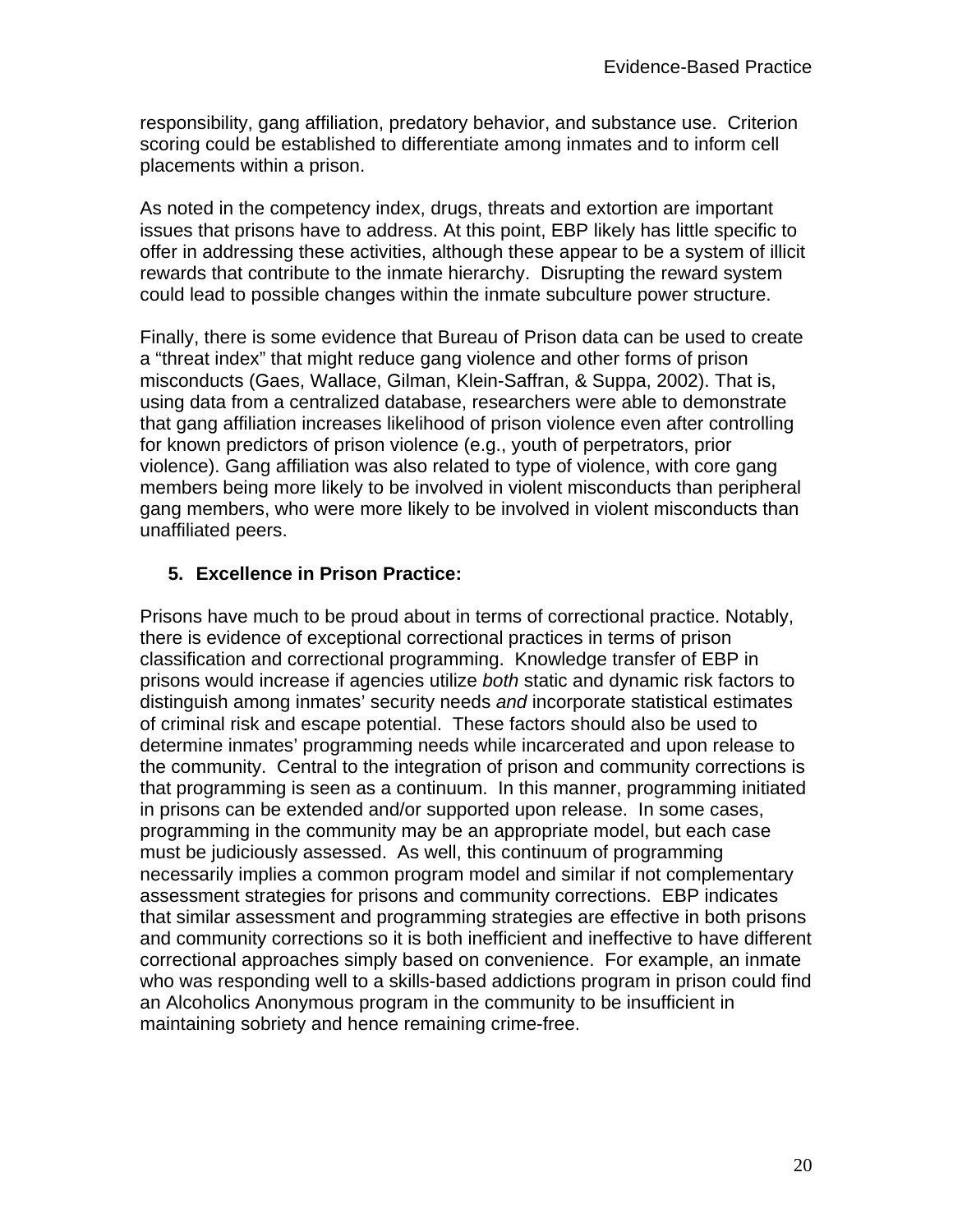### **6. Implications for Correctional Practice:**

Objective inmate assessment and classification are the cornerstones to good correctional decision-making. Nonetheless, it is critical to balance measurement with practicality in order to get buy-in from prison administrators. Too much time invested in measurement (i.e., cumbersome or lengthy scales) or too little evidence that EBP can yield improvements for prison staff and administrators will impede implementation efforts and consistency. Both are necessary for successful knowledge transfer of EBP.

More often than not, improvements in correctional practice can be realized simply be using existing inmate information, measured more systematically and aggregated through automation. Such automation permits the profiling of changes in the inmate population and linking this to classification and programming models over time. In this manner resources are maximized rather than wasted (i.e., it makes no sense to develop a particular program if the trends suggest other programs are more required based on inmate numbers).

### **7. Anticipated Goals & Outcomes:**

An important aspect of knowledge transfer of EBP is that the goals and outcomes must be specific to prisons. Accordingly, institutional incidents, escapes, gang affiliation, over-classification or under-classification to security level, and noncompliance with programs are all important areas to address. Inmate competencies, prison classification, and correctional programming are all potential components that can address these issues and make prisons safer.

Goals and outcomes must address real prison concerns. For prison staff this means the living and working environment in prisons must improve through the implementation of EBP. Reductions in recidivism by inmates released tomorrow will have little salience for prison staff if there are not obvious gains in the quality of prison life. Also, for administrators, EBP must assist in the effective and efficient allocation of financial and human resources in the management of their prisons (i.e., provide a defensible rationale). In this manner, they can feel in greater control of decisions and part of a broader correctional mandate. Administrators, prison staff, and inmates are all interconnected in making improvements to the prison environment.

### **8. Integration with Community Corrections:**

Preparing inmates for safe re-entry to the community is an important expectation for prisons. Further, the number of inmates returning to the community is significant and aftercare improves successful re-entry. Therefore, integration is an issue for both prisons and community corrections. Such integration between prisons and community corrections (i.e., through the development of regional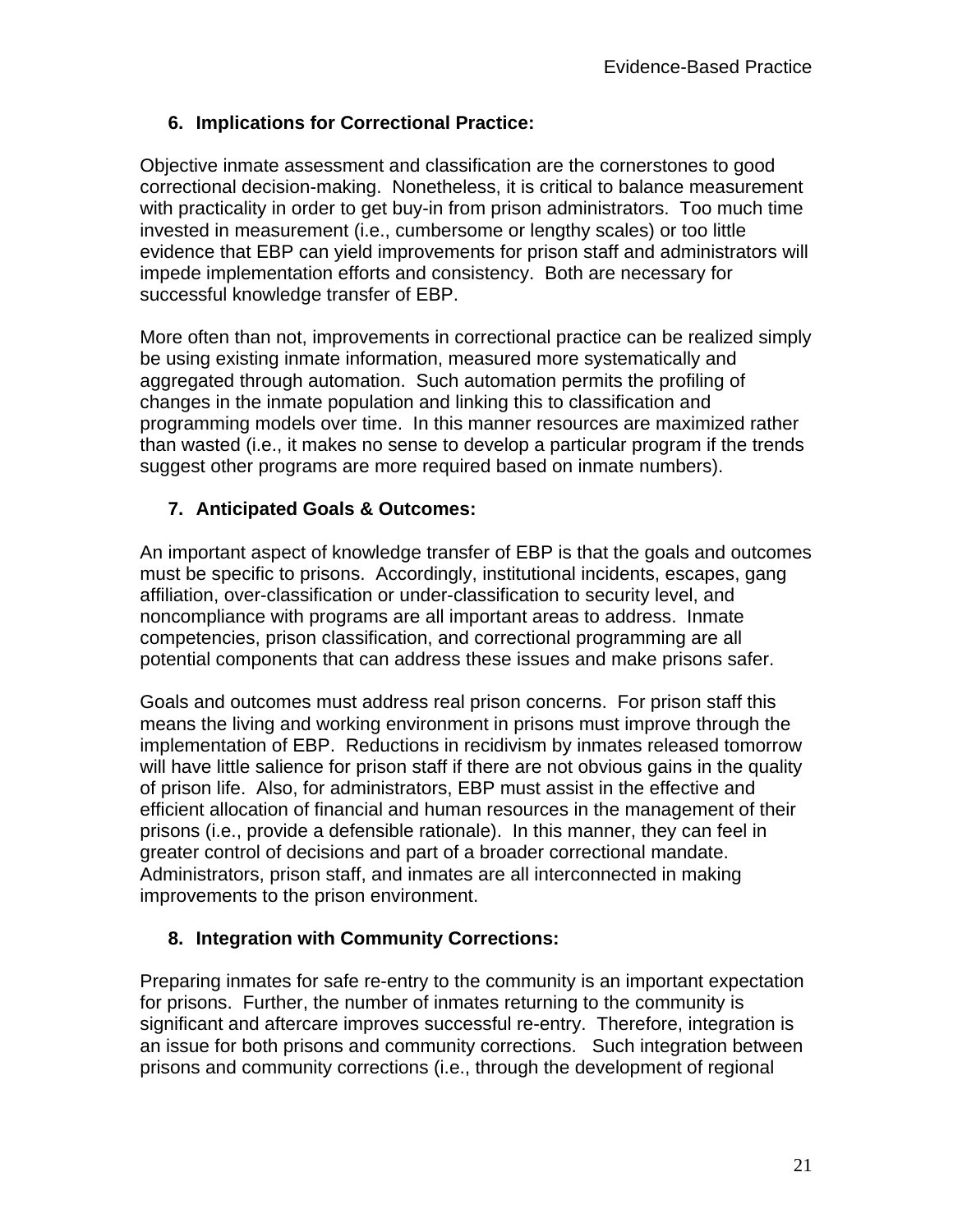working groups) will ensure the sharing of best practices and focusing on mutual and unique challenges for improved correctional outcomes.

### **Figure 1**

#### **Integration of Evidence-Based Practice in Prisons to Achieve Correctional Results**

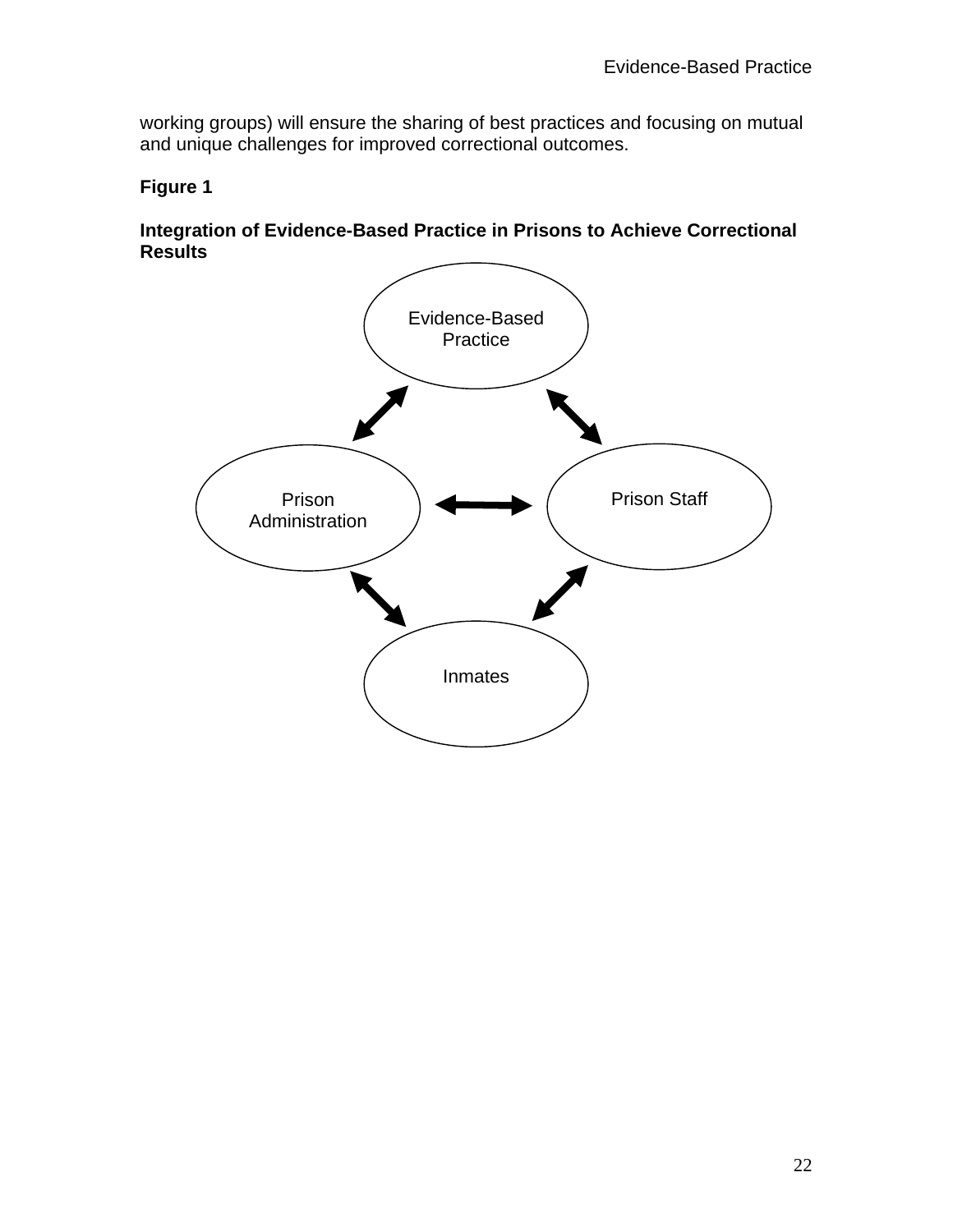### **Figure 2**

### **Continuum of Correctional Services**



### **9. Corporate Accountability**

Increasingly, governance models focus on quality assurance and good correctional practice. Much is known about what not to do, (i.e., punitive and confrontational intervention; targeting non-criminogenic needs; not matching intervention to risk/need assessments; failure to provide staff training; poor staff selection; low program integrity; purchasing assessment or treatment services without adequate oversight). Increasingly Wardens could be held accountable to explain why the principles of effective corrections were not followed in the event of negative events (misconducts, riots, sensational community failures upon release).

Similar to other countries (Canada, UK, New Zealand), the government interest in accountability could evolve such that performance evaluations of Senior Executives' (i.e., Warden and Probation Supervisor) could be linked to their understanding and utilization of EBP regarding their use of staff training, their assessment approaches and classification procedures, and their programming models. This paper is intended to initiate discussions about how EBP might champion best practices and transform prison corrections.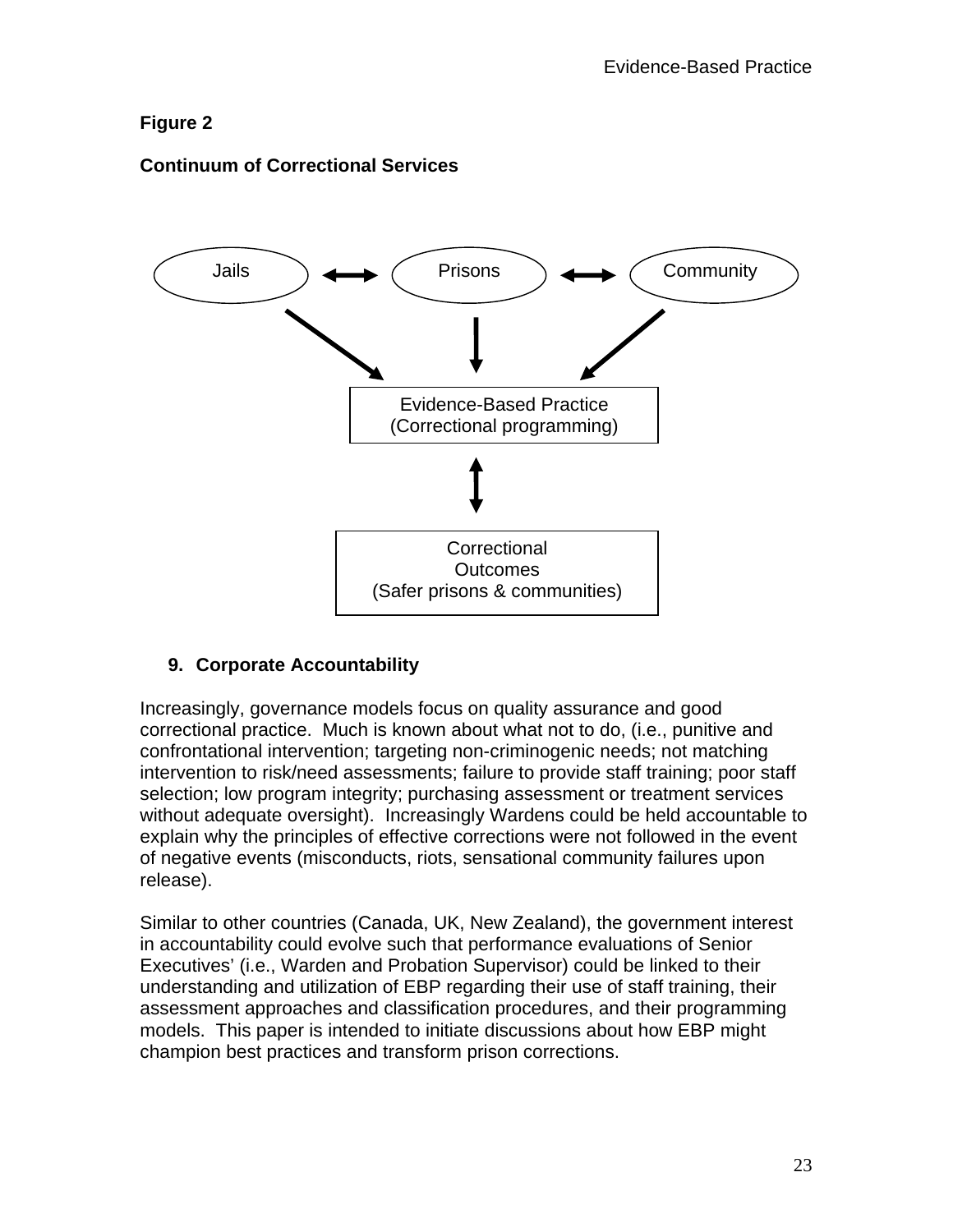#### References

- Alexander, J. (1986). Classification objectives and practices. *Crime and Delinquency, 32*, 323-338.
- Andrews, D. A. & Bonta, J. (2003). *The psychology of criminal conduct*. Cincinnati: Anderson Publishing.
- Andrews, D. A., Zinger, I., Hoge, R. D., Bonta, J., Gendreau, P., & Cullen, F. T. (1990). Does correctional treatment work? A clinically relevant and psychologically informed meta-analysis. *Criminology, 28*, 369-404.
- Aos, S., Phipps, P., Barnoski, R.,. & Lieb, R. (1999). *The comparative costs and benefits of programs to reduce crime: A review of national research findings with implications for Washington State.* Washington, DC: Washington State Institute for Public Policy.
- Austin, J. (1983). Assessing the new generation of prison classification models. *Crime and Delinquency*, 561-576.
- Austin, J. (1998). *Objective jail classification systems: A guide for jail administrators*. Washington, DC: National Institute of Corrections.
- Austin, J. & McGinnis, K. (2004). *Classification of high-risk and special management prisoners: A National assessment of current practices*. Washington, DC: National Institute of Corrections.
- Blanchette, K. (2005). *Field-test of a Gender-informed Security Re-classification Scale for Female Offenders.* Unpublished doctoral thesis. Ottawa: Carleton University
- Blanchette, K., Verbrugge, P., & Wichmann, C.G. (2002). *The Custody Rating Scale, Initial Security Level Placement, and Women Offenders.* Research Report #127. Ottawa, Ontario: Correctional Service of Canada.
- Boe, R. (1997). A two-year follow-up of federal offenders who participated in the Adult Basic Education (ABE) program. Correctional Service of Canada, *Research Report R-60.*
- Bogue, B., Campbell, N., & Clawson, E. (2004). *Implementing evidence-based practice in community corrections*. Washington, DC: National Institute of Corrections.
- Bonta, J. (1996). Risk-needs assessment and treatment. In A.T. Hartland (Ed.), *Choosing correctional options that work: Defining the demand and evaluating the supply* (pp. 18-32). Thousand Oaks: Sage Publications.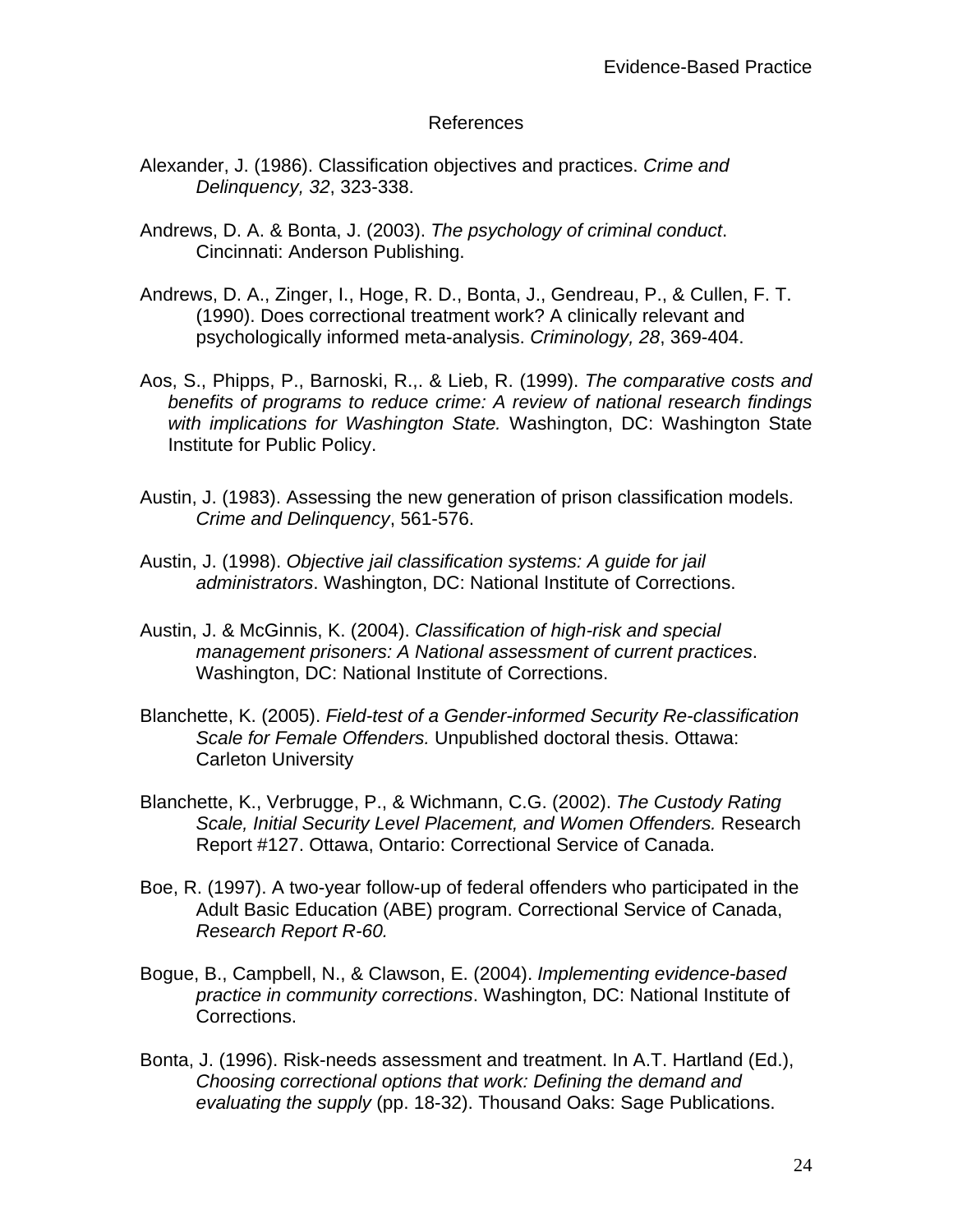- Bonta, J., Bogue, B., Crowley, M., & Motiuk, L.L. (2001). Implementing offender classification systems: Lessons learned. In G.A. Bernfeld, D.P. Farrington, and A.W. Leischied (Eds.). *Offender rehabilitation in practice: Implementing and evaluating effective programs*, p.227-246. Chichester: John Wiley & Sons.
- Bourgon, G. & Armstrong, B. (2005). Transferring the principles of effective treatment into a "Real World" prison setting*. Criminal Justice and Behavior, 32,* 3-25.
- Brennan, T. (2004). The roles of objective classification in jail programming and internal management. *The Journal of Community Corrections, 13*, 7-10.
- Brennan, T., & Austin, J. (1997). *Women in Jail: Classification Issues.* National Institute of Corrections, U. S. Department of Justice.
- Broome, K. M., Simpson, D. D., & Joe, G. W. (2002). The role of social support following short-term inpatient treatment. *The American Journal on Addictions, 11*, 57-65.
- Buchanan, R.A., Whitlow, K.L., & Austin, J. (1986). National evaluation of objective prison classification systems: The current state of the art. *Crime and Delinquency, 32*, 272-290.
- Bureau of Justice Statistics. 2001, August 28. *Probation and Parole in the United States, 2000 –Press Release* (NCJ 188208)*.* Washington, DC: U.S. Department of Justice.
- Cooper, R. P., & Werner, P.D. (1990). Predicting violence in newly admitted inmates: A lens model analysis of staff decision making. *Criminal Justice and Behavior, 17*, 431-447.
- Dowden, C. & Andrews, D.A. (2000). Effective correctional treatment and violent re-offending: A meta-analysis. *Canadian Journal of Criminology, 42*, 449- 467.
- Farrington, D.P., Jolliffe, D., Loeber, R., Stouthamer-Loeber, M., and Kalb, L.M. (2001). The concentration of offenders in families, and family criminality in the prediction of boys' delinquency. *Journal of Adolescence, 24*, 579-596.
- Fernandez, K.E., & Neiman, M. (1998). California's inmate classification system: Predicting inmate misconduct. *The Prison Journal, 78,* 406-422.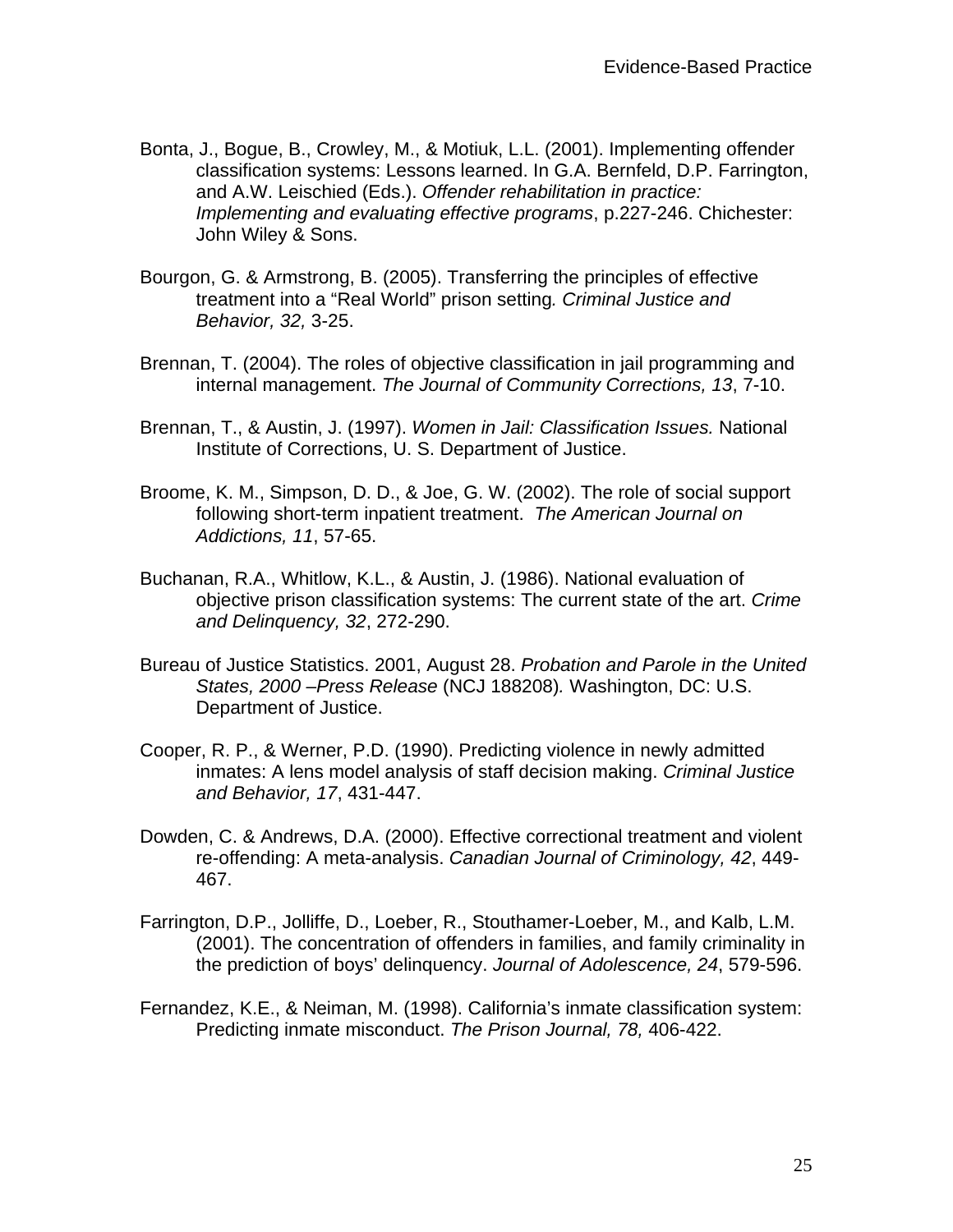- French, S. & Gendreau, P. (2003). Safe and Humane Corrections Through Effective Treatment, Correctional Service of Canada, *Research Report R-*R-139.
- Gaes, G.G., Wallace, S., Gilman, E., Klein-Saffran, J., & Suppa, S. (2002). The influence of prison gang affiliation on violence and other prison misconduct. *The Prison Journal, 82*, 359-385.
- Gendreau, P., Goggin, C.E., & Law, M.A. (1997). Predicting prison misconducts. *Criminal Justice and behavior, 24*, 414-431.
- Gendreau, P., Little, T., & Goggin, C. (1996) A meta-analysis of the predictors of adult offender recidivism: What works! *Criminology, 34*, 575-607.
- Hannah-Moffat, K. (2004). Gendering risk: At what cost? Negotiations of gender and risk in Canadian women's prisons. *Feminism and Psychology, 14*, 243-249.
- Hanson, R.W., Moss, C.S., Hosford, R.E., & Johnson, M.E. (1983). Predicting inmate penitentiary adjustment: An assessment of four classificatory methods. *Crime and Delinquency, 10,* 293-309.
- Hardyman, P.L. (2001). *Validation and Refinement of Objective Prison Classification Systems for Women: The Experience of Four States and Common Themes*. Washington, D.C.: The Institute on Crime, Justice and Corrections, National Institute of Corrections.
- Hardyman, P.L., Austin, J., & Tulloch, O.C. (2002). *Revalidating External Prison Classification Systems: The Experience of Ten States and Model for Classification Reform*. Washington, D.C.: U.S. Department of Justice, National Institute of Corrections.
- Harer, M.D. & Langan, N.P. (2001). Gender differences in predictors of prison violence: Assessing the predictive validity of a risk classification system. *Crime and Delinquency*, *47*, pp.513-536.
- Lambert, (1992). Psychotherapy outcome research: Implications for integrative and eclectical therapists. In J.C. Norcross, & M.R. Goldfried (Ed), *Handbook of psychotherapy integration.* (pp. 94-129). New York, NY, US: Basic Books, Inc.
- Lösel, F. (1995). The efficacy of correctional treatment: A review and synthesis of meta-evaluations. In J. McGuire (Ed.). *What Works: Reducing Reoffending. Guidelines from research and practice.* Chichester: Wiley.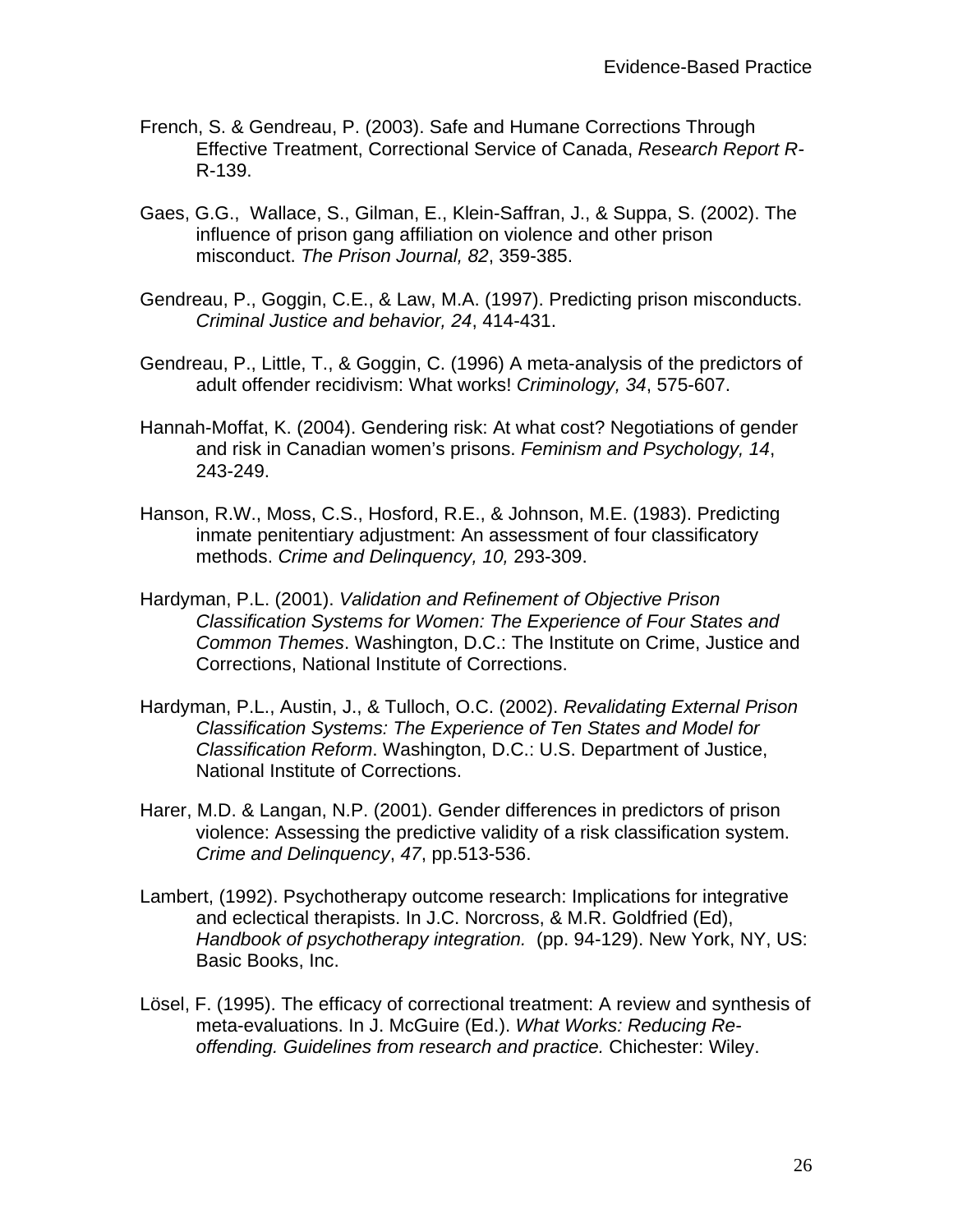- Luciani, F. (2001). Initiating safe reintegration: A decade of Custodial Rating Scale results*. Forum on Corrections Research, 13 (1)*, 8-10.
- Marshall, W.L., Serran, G.A., Moulden, H., Mulloy, R., Fernandez, Y.M., Mann, R. & Thornton, D. (2002). Therapist features in sexual offender treatment: Their reliable identification and influence on behaviour change. *Clinical Psychology and Psychotherapy, 9*, 395-405.
- Marshall, W.L. & Serran, G.A. (2004). The role of the therapist in offender treatment. *Psychology, Crime & Law, 10*, 309-320.
- McGuire, J. (1995). *What Works: Reducing Re-offending. Guidelines from research and practice.* Chichester: Wiley.
- McGuire, J. (2001). Defining correctional programs. In L.L. Motiuk and R.C. Serin (Eds.) *Compendium 2000 on effective correctional programming*. Ottawa: Correctional Service Canada.
- McGuire, J. (2002). Criminal sanctions versus psychologically-based interventions with offenders: a comparative empirical analysis. *Psychology, Crime and Law*, *8,* 183–208.
- McGuire, J. (2004). *Understanding psychology and crime: Perspectives on theory and action*. New York: Open University Press.
- Motiuk, L.L. (1991). *The Antecedents and Consequences of Prison Adjustment: A Systematic Assessment and Reassessment Approach.* Unpublished doctoral thesis. Ottawa: Carleton University.
- Motiuk, L.L. (1997). Classification for correctional programming: The Offender Intake Assessment (OIA) process. *Forum on Corrections Research, 9, (1)*, 18-22.
- Multi-Health Systems (2005). Controlling Anger and Learning to Manage It (CALM) Program: Corrections Version (Winogron, Van Dieten, Gauzas, & Grisim).

National Institute of Corrections (2005).

- Parent, D.G. & Barnett, L. (2002). *Transition from prisons to community initiative*. Washington, DC: National Institute of Corrections.
- Proctor, J.L. (1994). Evaluating a modified version of the federal prison system's inmate classification model: An assessment of objectivity and predictive validity. *Criminal Justice and Behavior, 21*, 256-272.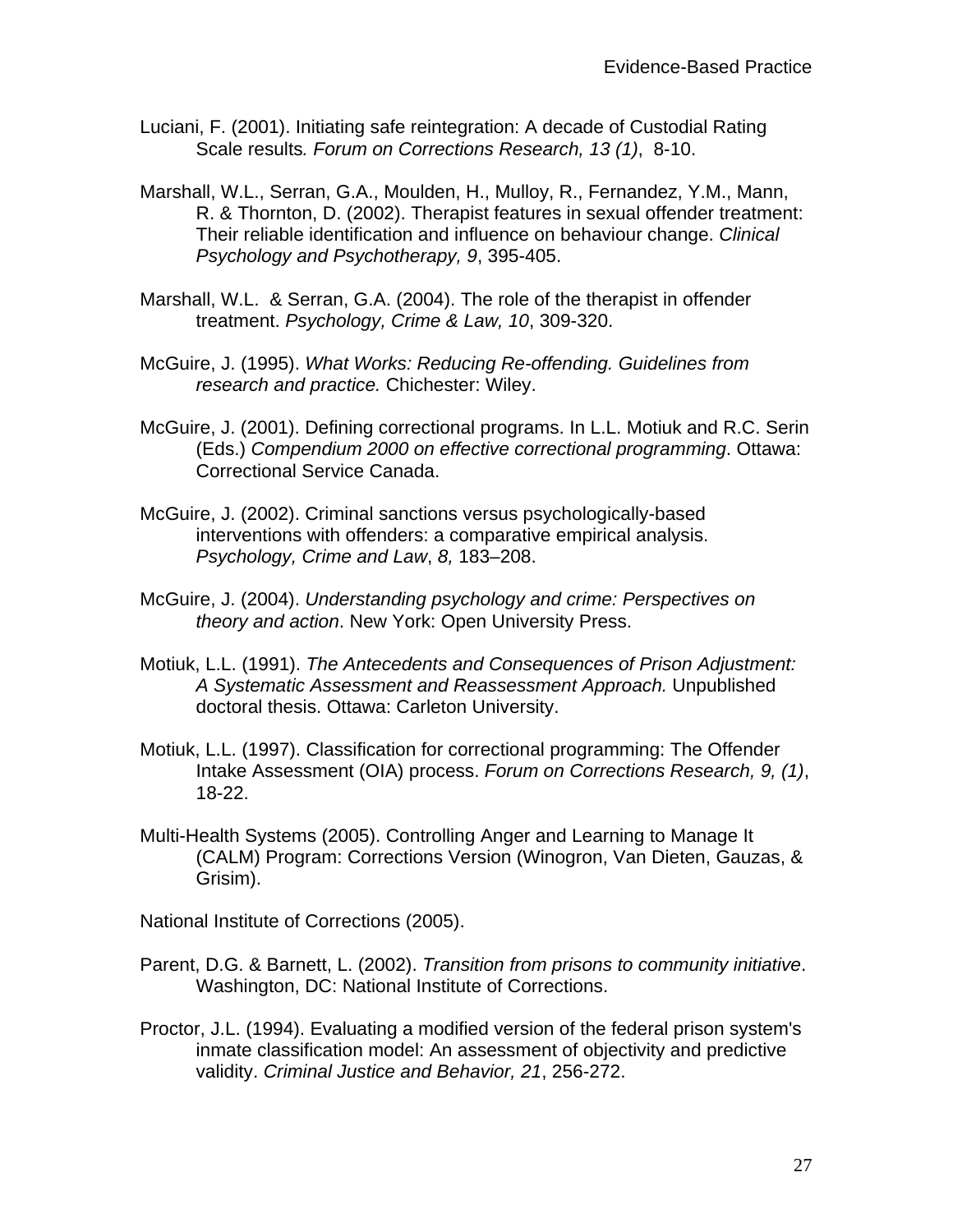- Rice, M. E., Harris, G. T., Varney, G. W., & Quinsey, V. L. (1989). *Violence in institutions: Understanding, prevention, and control.* Toronto: Hans Huber.
- Rogers, R. (2000). The uncritical acceptance of risk assessment in forensic practice. *Law and Human Behavior, 24*, 595-605.
- Serin, R. C. (2005). Inmate competencies. Unpublished work.
- Serin, R. C. (2003). Expanding the "What Works" agenda for effective corrections: The role of correctional staff. *International Community Corrections Association Monograph, 8(2)*. Wisconsin: Civic Research Institute.
- Serin, R.C., Kennedy, S.L., & Mailloux, D.M. (2005). *Conceptualization and assessment of treatment readiness in offenders*. Manuscript in preparation.
- Serin, R.C. & Shturman, M. (2005). Pathways to substance abuse and crime. Research Report, Correctional Service Canada.
- Serin, R.C., Scott, T., & Kunic, D. (2005). Exploring pathways to substance abuse and crime. Research Report, Correctional Service Canada.
- Simpson, D. D. (2002). A conceptual framework for transferring research to practice. *Journal of Substance Abuse Treatment, 22*(4), 171-182.
- Simpson, D. D. (2001). Modeling treatment process and outcomes (editorial). *Addiction*, *96*(2), 207-211.
- Solicitor General Canada. (1987). *Development of a security classification model for Canadian federal Offenders.* Ottawa, Correctional Service of Canada.
- Snyder, H. N. (1998). Appendix: serious, violent, and chronic juvenile offenders an assessment of the extent of and trends in officially recognized serious criminal behavior in a delinquent population. In R. Loeber and D. P. Farrington (Eds.) *Serious & Violent Juvenile Offenders: Risk Factors and Successful Interventions*. Thousand Oaks, CA: Sage Publications.
- Stout, C.E. and Hayes, R.A. (2005). Evidence-based practice: Methods, models, and tools for mental health professionals. New York: John Wiley & Sons.
- Taxman, F.S., Shepardson, E.S., Delano, J., Mitchell, S., Byrne, J.M., Gelb, A., & Gornik, M. (2004). *Tools of the trade*. Washington, DC: National Institute of Corrections.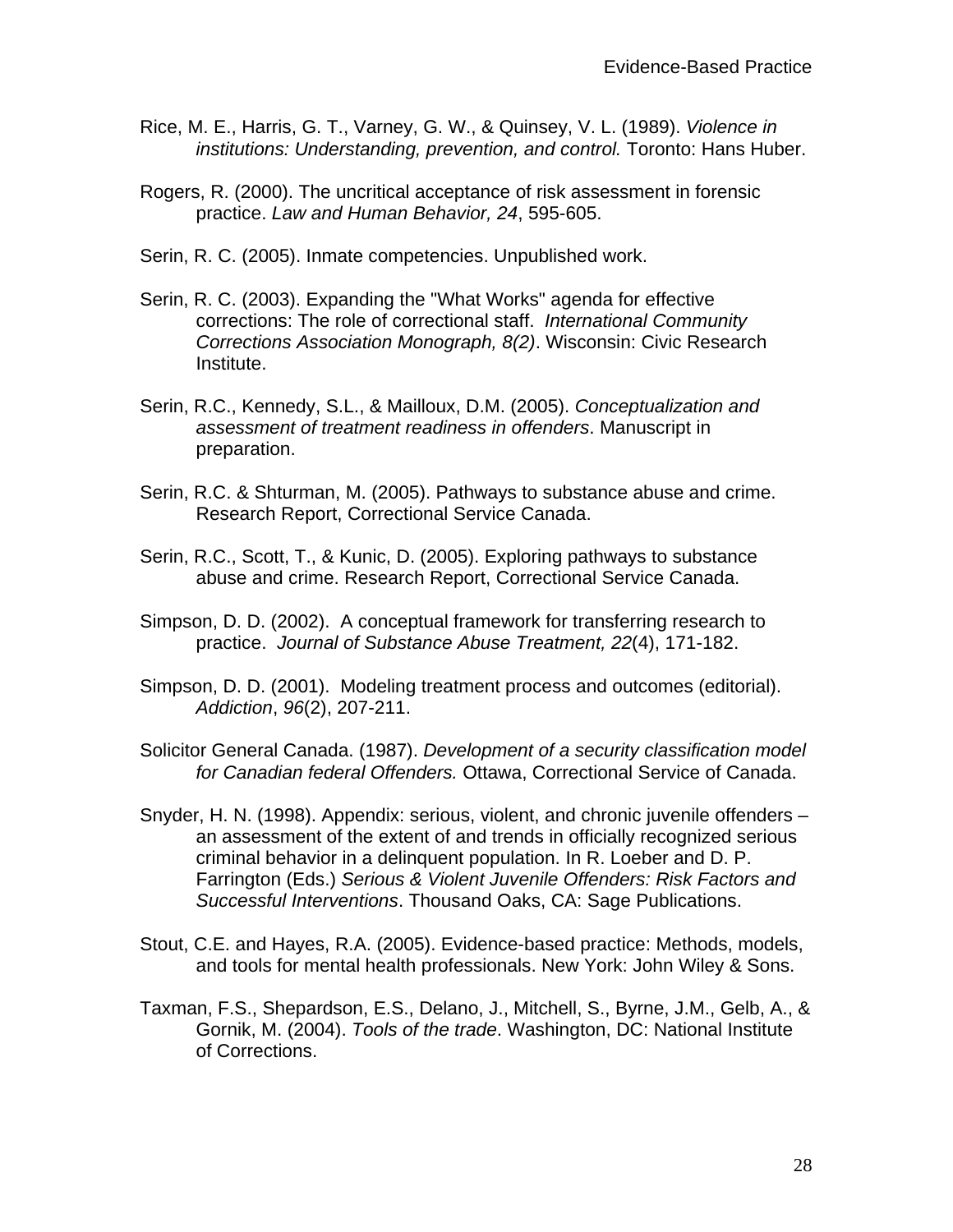VanVoorhis, P. & Presser, L. (2001). *Classification of women inmates: A National assessment of current practices*. Washington, DC: National Institute of Corrections.

Watson, H. & Beech, A.R. (2002). *Predicting treatment dropout in violent offenders using pre-treatment assessments*. Unpublished manuscript.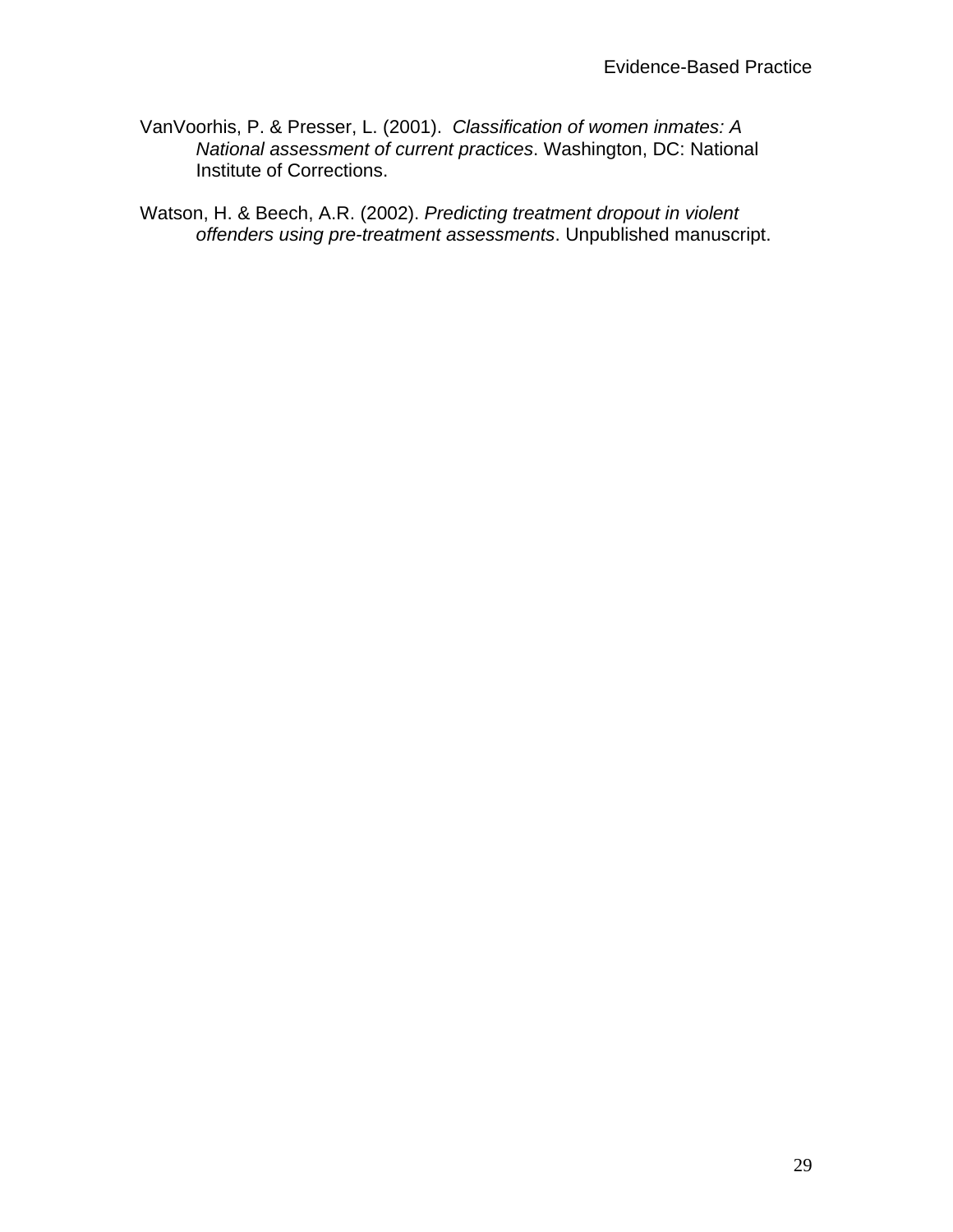#### **Appendix A**

#### **Eight Evidence-Based Principles for Effective Practice: Linking to Prison-Based Corrections**

Note: An important aspect of EBP is its recognition that staff are the cornerstone for effective practice. Skilled staff using procedures and methods supported by research will yield effective correctional results. EBP is therefore a framework to follow in order to achieve excellence and relies on all staff contributing towards a common goal. All staff are connected and an important link in the process of achieving the goals of public safety and effective correctional practice.

- 1. Assess Actuarial Risk/Needs.
	- $\triangleright$  Prison-based corrections have a long history effective risk assessment in the development of objective inmate classification approaches (Austin, 1998). These classification approaches are used to assign inmates to appropriate levels of prison security and placement within a prison according to predictors of prison adjustment and escape. Increasingly these approaches consider both static and dynamic criminal risk factors.
- 2. Enhance Intrinsic Motivation.
	- $\triangleright$  Inmates vary in terms of level of motivation (e.g., more inmates at maximum security are rated as low in motivation).
	- $\triangleright$  Motivation is related to institutional misconducts and post-release recidivism. Hence, it is an important factor to consider for incarcerated inmates and those under community supervision.
- 3. Target Interventions.
	- $\triangleright$  Inmate classification is used to develop structured correctional plans in terms of security placement and program requirements.

a. *Risk Principle*: Prioritize supervision and treatment resources for higher risk inmates.

- $\triangleright$  Higher risk inmates require higher intensity correctional programs.
- b. *Need Principle*: Target interventions to criminogenic needs.
	- $\triangleright$  In order to be effective, correctional programs must target factors that are related to risk of criminal behavior. Importantly, they will be more effective if they are structured, cognitive-behavioral, and skills-based. This means such approaches like Alcoholics Anonymous do *not* meet the criteria for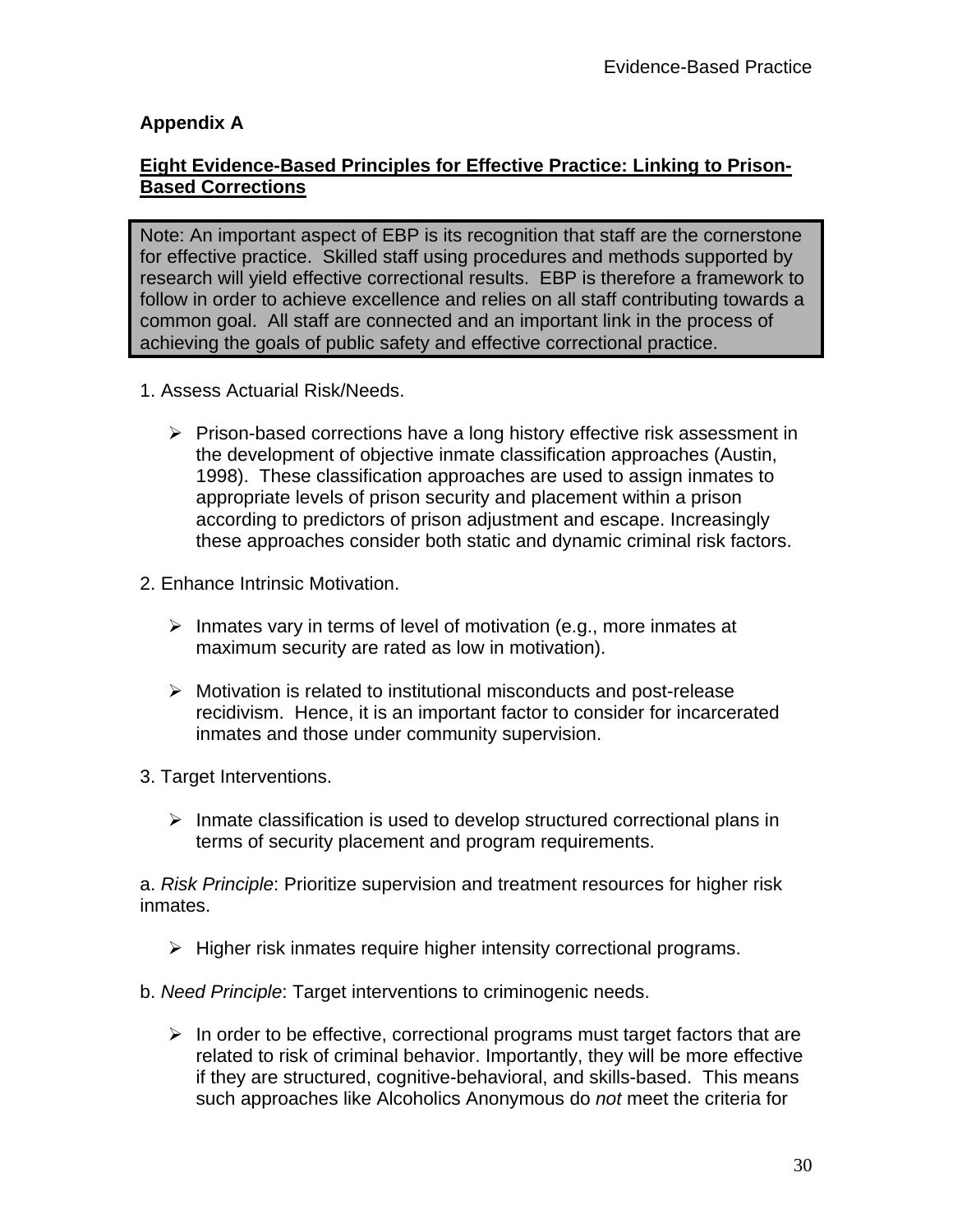evidence-based practice. They may be appropriate *activities* for inmates, but they are not correctional programs.

c. *Responsivity Principle*: Be responsive to temperament, learning style, motivation, culture, and gender when assigning programs.

- $\triangleright$  Correctional programming, like learning, must be matched to the needs and style of the inmate in order to maximize effectiveness. Young, impulsive, resistant inmates require different intervention strategies than older, more insightful and motivated inmates. Further, programming must be sensitive to culture and gender.
- d. *Dosage*: Structure 40-70% of high-risk inmates' time for 3-9 months.
	- $\triangleright$  Program intensity should vary according to the prison security level, with higher risk inmates requiring higher intensity programming. Further, programming needs to be structured, be of sufficient duration (based on risk/need level) and provided sufficiently frequently for skills to be developed.
- e. *Treatment*: Integrate treatment into the full sentence/sanction requirements.
	- $\triangleright$  Correctional programming should be provided throughout an inmate's sentence *and* aftercare is important to maintain treatment gains. In fact, correctional programming completed within an institution *must* be integrated into a community re-entry plan. Such integration requires close communication between prison and community correctional partners.
	- $\triangleright$  Programming is the single method that correctional agencies have to reduce risk of recidivism. It is therefore essential that programming form an integral component of inmate activity in prisons. In some jurisdictions (e.g., Correctional Service of Canada) inmate pay is directly linked to program participation. Inmates receive appropriate pay levels for participating in programs as outlined in their correctional plan.

4. Skill Train with Directed Practice (use Cognitive Behavioral treatment methods).

- $\triangleright$  Effective correctional programs require inmates to increase skills, not vocabulary. Practice is required to improve skills and this process is incremental and requires staff oversight.
- $\triangleright$  Some preliminary work has been initiated to identify inmate competencies that are important in positive institutional adjustment and program completion.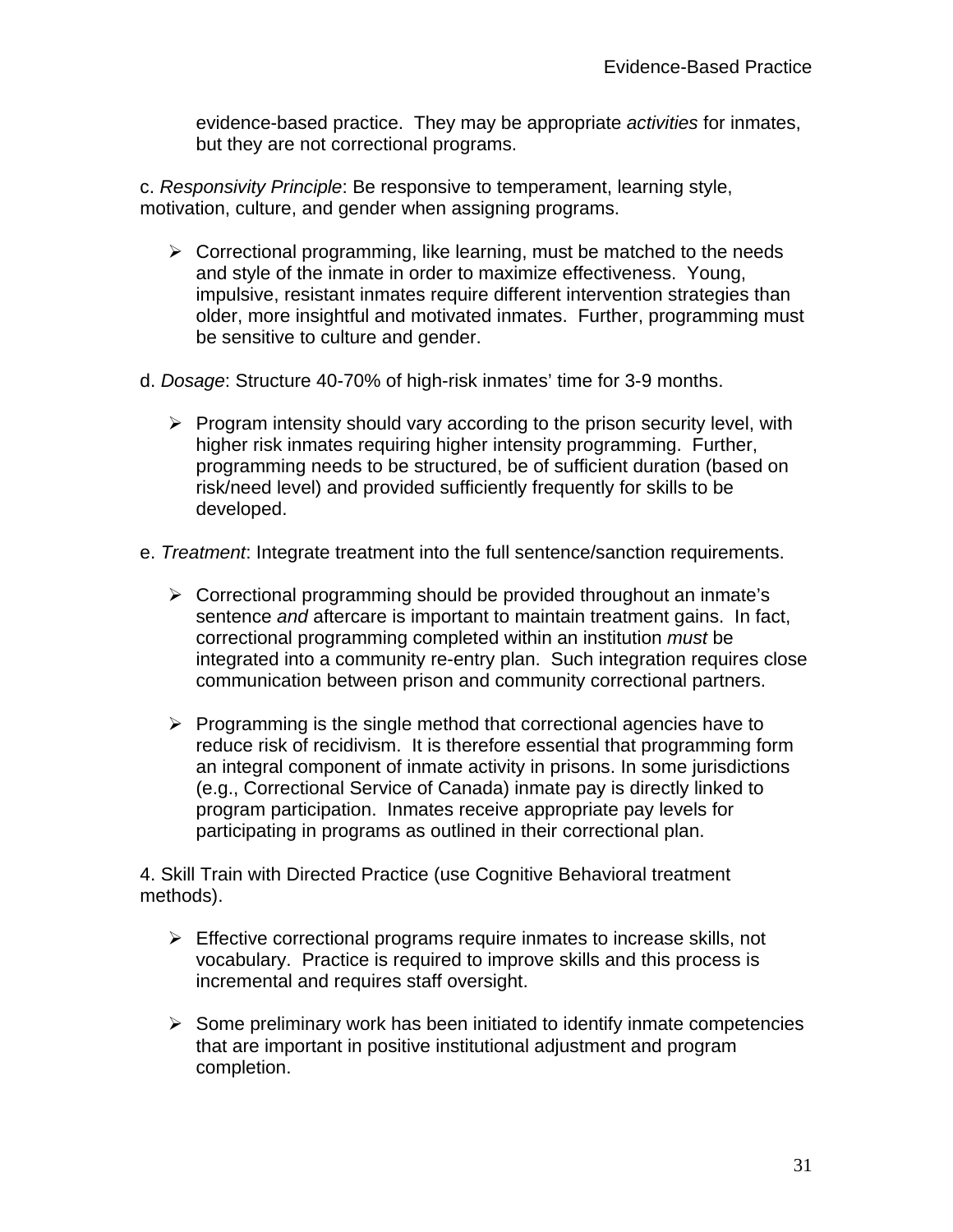- 5. Increase Positive Reinforcement.
	- $\triangleright$  The evidence is that behavior change is enhanced if rewards are applied to reinforce positive behavior and that they outnumber punishers. As well, punishment must be applied consistently and quickly in order to be effective, often problematic in corrections. Change is an internal process that benefits from modeling and reward.
- 6. Engage Ongoing Support in Natural Communities.
	- $\triangleright$  In addition to evidence that community aftercare is important to maintain treatment gains, prisons are also communities. Accordingly, staff require support from management and each other in order to address the negative influence of antisocial attitudes and behavior inherent in prisons.
- 7. Measure Relevant Processes/Practices.
	- $\triangleright$  Like the military, corrections are a family, with staff facing inordinate challenges and often looking towards each other for support against inmates. Perhaps because of this, they are reluctant about changes in procedures and roles.
	- $\triangleright$  Accordingly, staff must be reassured that change will meet their needs in addition to the needs of inmates and management. One important strategy is to identify goals that impact the quality of prison life and measurable correctional outcomes (e.g., changes in objective inmate classification to reduce institutional misconducts and assaults against staff/inmates; using self-help activities such as Alcoholics Anonymous to keep inmates active and prepare them for involvement in more structured substance abuse correctional programming).
- 8. Provide Measurement Feedback.
	- $\triangleright$  Staff need to know that their efforts are appreciated and that such efforts improve the safety and quality of interactions within prisons.
	- $\triangleright$  Measurement that identifies effective practices needs to be directly linked to allocation of resources. With the reality of diminishing and limited resources, there must be a rationale for keeping certain programs/procedures and ending others. Objective measurement of improved correctional outcomes should be the standard for such decisions.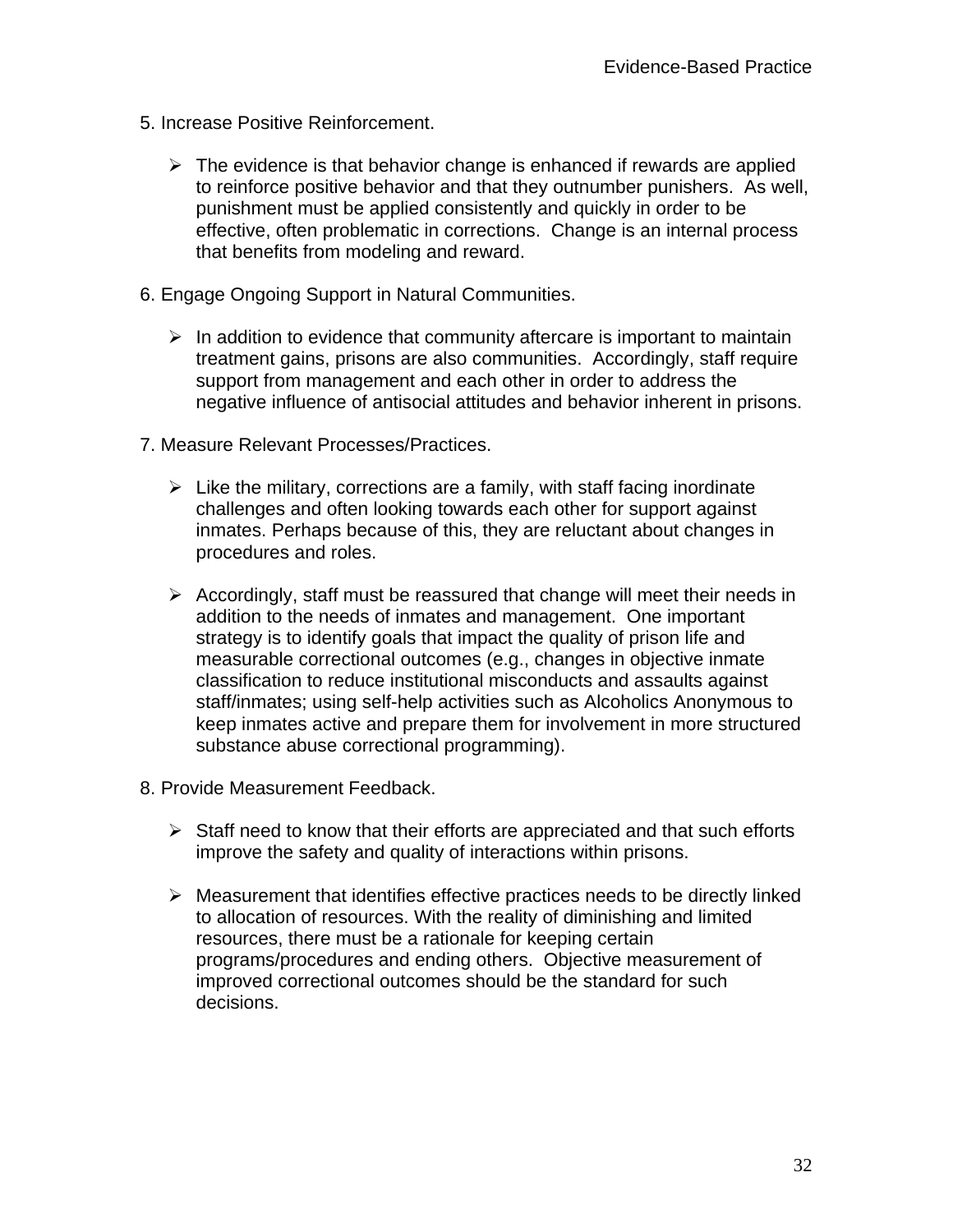### **Appendix B**

### **Measuring Inmate Competencies** (Serin, 2005)

Where possible, ratings should involve consensus among the Multidisciplinary Team (MDT) members. Also, while the competencies apply to all security levels, specific benchmarks regarding acceptable behavior may vary by security levels. Further, security information including disciplinary charges provides an important source for the MDT to consider.

### **1. Ability to interact with other inmates**

- **2** Easily interacts with other inmates, mingles with others, is sociable, and gets along with others. Is neither overly aggressive nor withdrawn.
- **1** Generally gets along with most other inmates. Have some minor conflicts with some inmates.
- **0** Generally doesn't get along with other inmates. Have major conflicts, including assaults or threats.

#### **2. Ability to follow rules**

- **2** Readily follows rules and guidelines without complaining to staff or other inmates. Doesn't need to be reminded of expectations.
- **1** Generally follows rules but sometimes complains to staff or other inmates. Occasionally needs to be reminded of expectations.
- **0** Generally doesn't follow rules. Confrontation towards staff regarding the rules and expectations / incites in group setting.

### **3. Respectful of staff**

- **2** Consistently respectful of all staff (work, programs, security, case management, administrative) in terms of verbal interactions and behavior.
- **1** Generally respectful of staff (work, programs, security, case management, administrative) in terms of verbal interactions or behavior.
- **0** Generally disrespectful of staff in terms of verbal interactions and behavior (demanding, demeaning, rude, excessive use of profanity, invades personal space).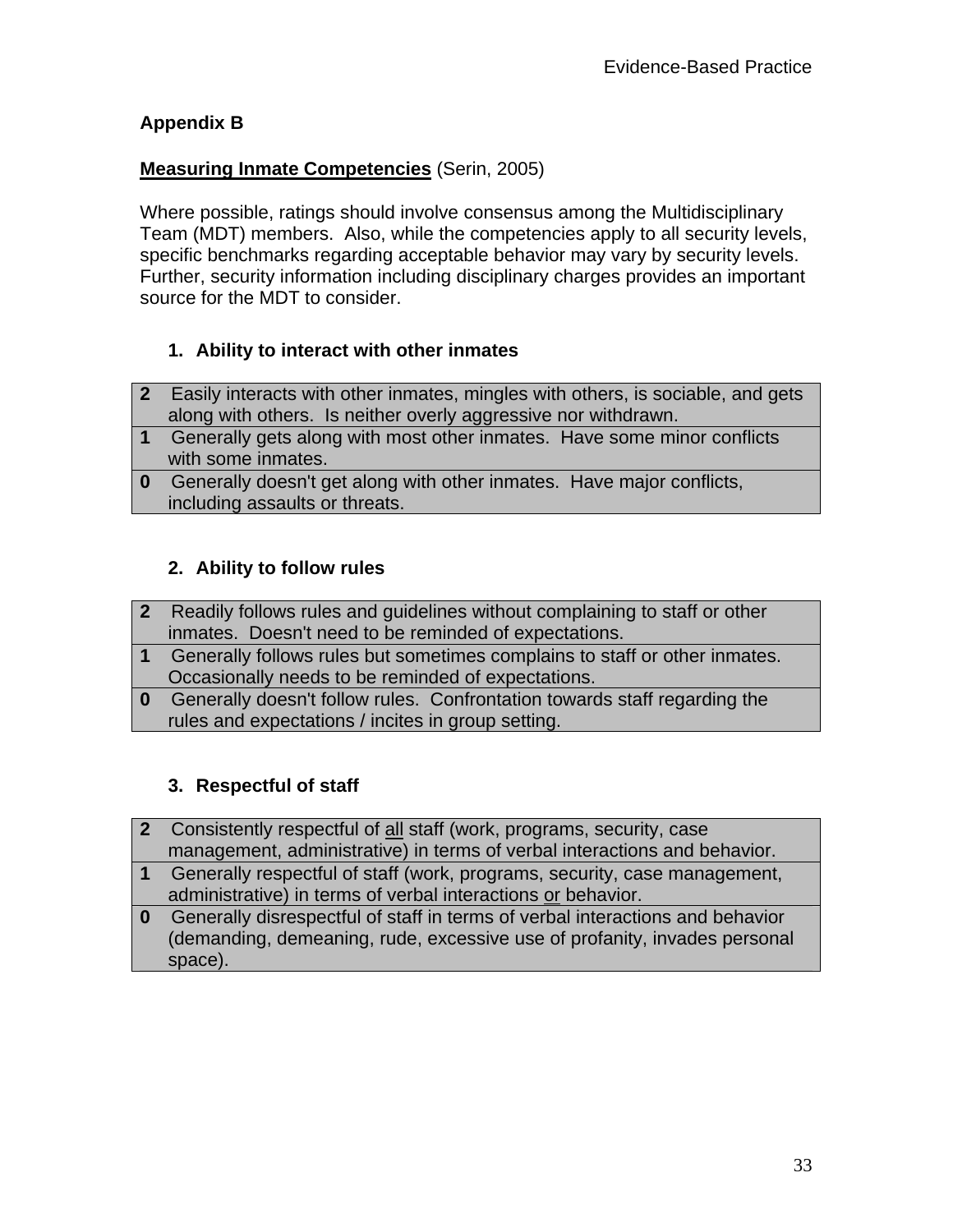# **4. Respectful of other inmates**

- **2** Consistently respectful of all inmates in all areas of institution (work, programs, recreation, on range or unit) in terms of verbal interactions and behavior.
- **1** Generally respectful of inmates in most areas of institution (work, programs, recreation, on range or unit) in terms of verbal interactions or behavior.
- **0** Generally disrespectful of inmates in terms of verbal interactions and behavior (demanding, demeaning, manipulative, invades personal space).

### **5. Engagement in Correctional Plan**

### **a) Stated motivation**

- **2** Inmate is self-motivated, accepts overall Correctional Plan, states he/she wants to follow plan.
- **1** Inmate may not fully accept overall assessment and is ambivalent about participating in Correctional Plan.
- **0** Inmate strongly rejects the need for change / is unwilling to participate in recommended programs or other interventions.

# **b) Consistency**

- **2** Inmate states motivation to follow plan and demonstrates behavior consistent with this (attends group, is not late for work placement, completes homework, is respectful to staff and other inmates).
- **1** Inmate states motivation to follow plan, but demonstrates behavior somewhat inconsistent with this (skips some group or work-days, is sometimes late for work placement, fails to complete homework, is sometimes disrespectful to staff and other inmates).
- **0** Inmate states motivation to follow plan, but demonstrates behavior completely inconsistent with this (skips most group or work-days resulting in being fired from job or expelled from group, is frequently late for work placement, doesn't complete homework, is often disrespectful to staff and other inmates).

# **c) Acceptance of responsibility**

- **2** Inmate fully accepts his responsibility for his criminal behavior and his/her need to make changes for successful reintegration.
- **1** Inmate accepts some responsibility but minimizes and/or rationalizes.
- **0** Inmate rejects any responsibility, blaming others and circumstances.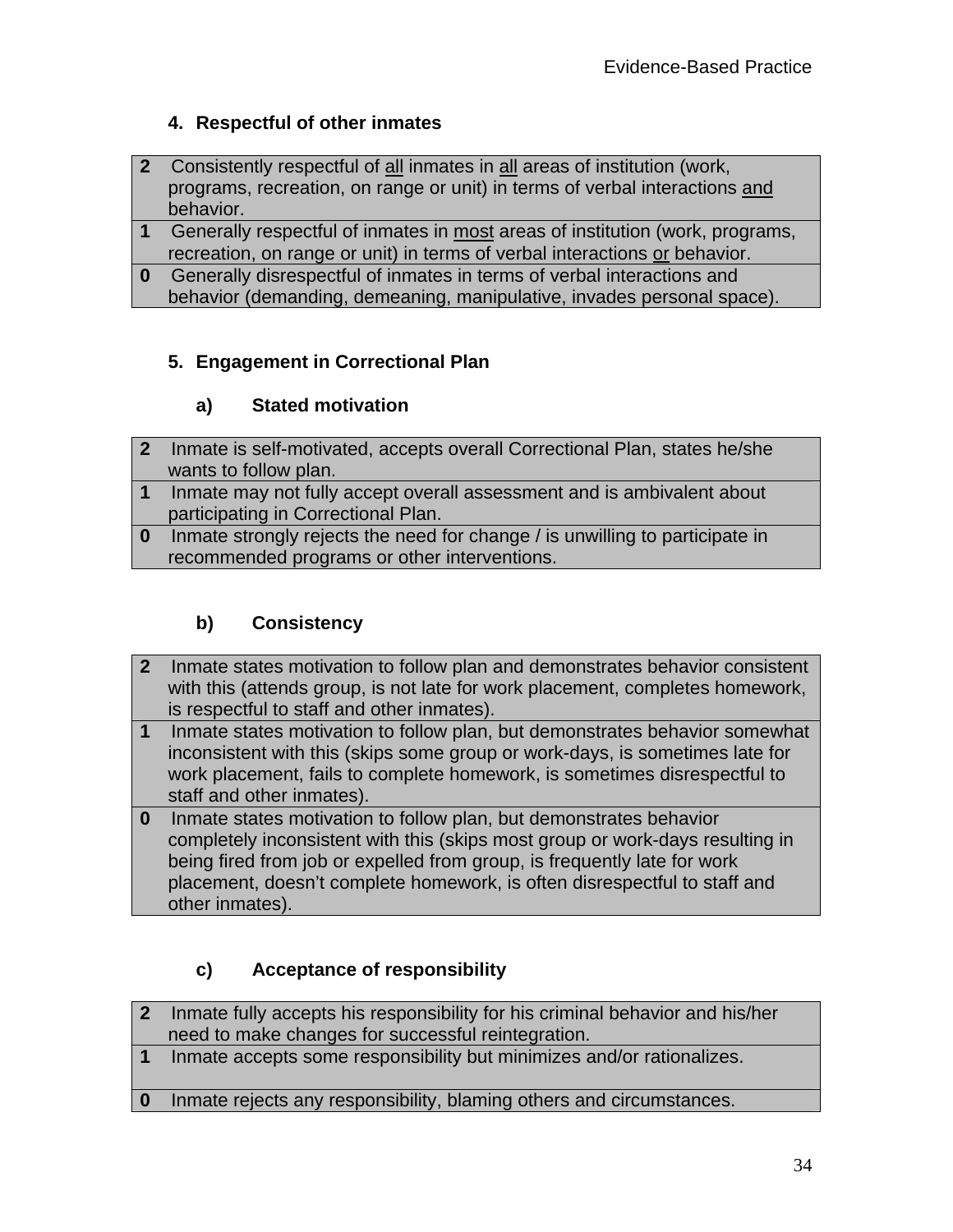# **6. Gang affiliation**

- **2** Inmate rejects involvement with gangs and can associate with inmates regardless of gang membership.
- **1** Inmate maintains some gang affiliation through association, but is not actively wearing colors or recruiting others to join.
- **0** Inmate actively demonstrates gang membership in terms of clothing and associations. Involved in criminal gang activity.

# **7. Predatory behavior**

- **2** Inmate is not manipulative, nor exploitative of other inmates or staff. Not interested in using others for own interests.
- **1** Inmate maintains some criminal values and attitudes (e.g., only the strong survive) but does not overtly prey on others for his/her own gain.
- **0** Inmate extorts or manipulates others for personal gain (canteen, money, favors) with either little concern for their needs or a sense of entitlement.

# **8. Substance abuse**

- **2** Regardless of whether this has been a problem in the past, inmate is uninvolved in illicit substance use and is willing to submit to voluntary urinalysis.
- **1** Inmate generally remains free of substance use. Infrequent positive urinalysis. Refuses to submit to random urinalysis.
- **0** Inmate frequently tests positive for substance use. Reportedly active in drug subculture. Refuses to submit to reasonable grounds urinalysis